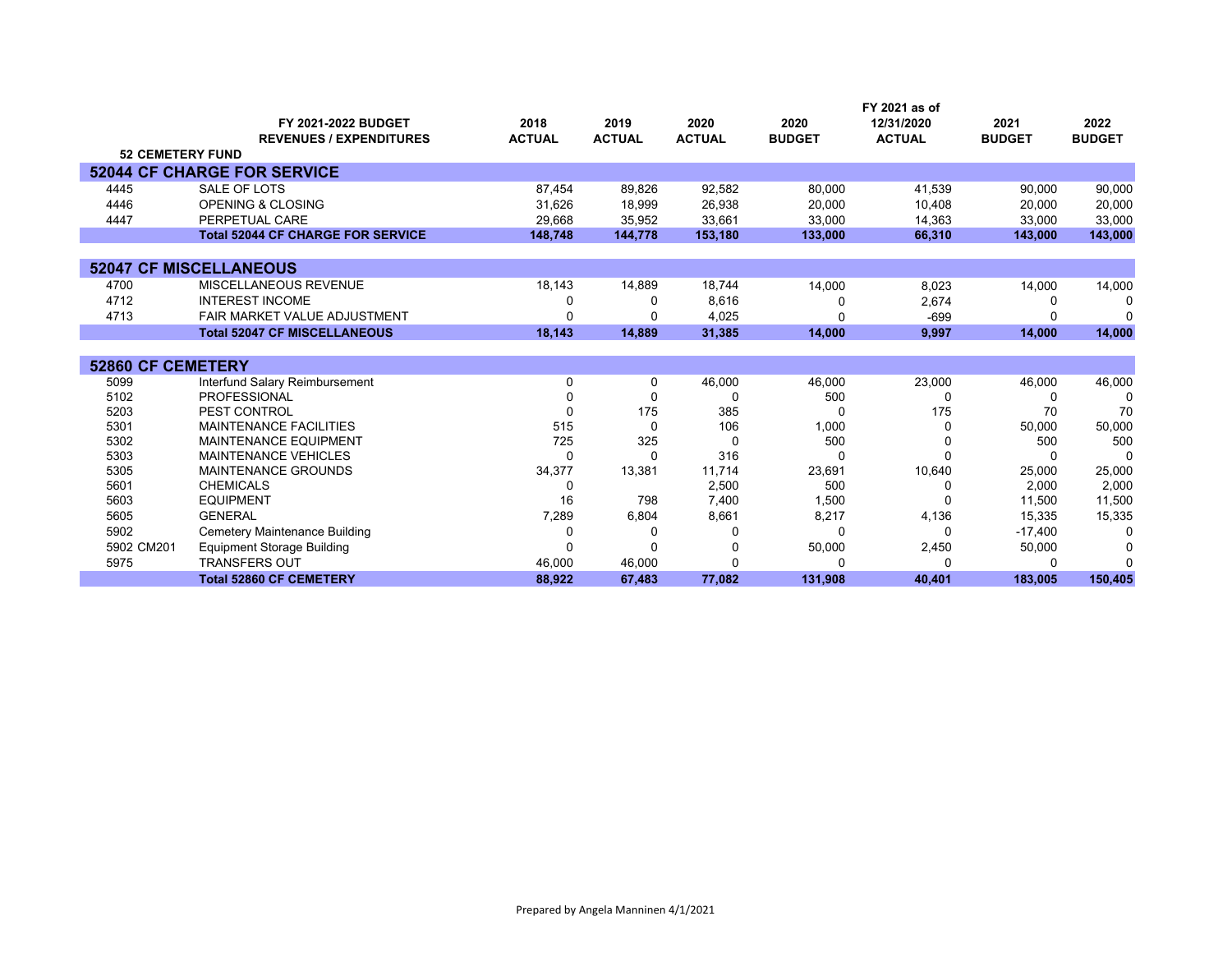|      |                                             |               |               |               |               | FY 2021 as of |               |               |
|------|---------------------------------------------|---------------|---------------|---------------|---------------|---------------|---------------|---------------|
|      | FY 2021-2022 BUDGET                         | 2018          | 2019          | 2020          | 2020          | 12/31/2020    | 2021          | 2022          |
|      | <b>REVENUES / EXPENDITURES</b>              | <b>ACTUAL</b> | <b>ACTUAL</b> | <b>ACTUAL</b> | <b>BUDGET</b> | <b>ACTUAL</b> | <b>BUDGET</b> | <b>BUDGET</b> |
|      | <b>52860 CF CEMETERYDEPRECIATION</b>        |               |               |               |               |               |               |               |
| 5950 | CONTRA CAPITAL OUTLAY                       | 0             | 0             | $-5,129$      | 0             | 0             |               |               |
| 5970 | <b>DEPRECIATION</b>                         | 15.561        | 15.561        | 15,623        | 15,561        | 0             | 15.561        | 16,000        |
|      | <b>Total 52860 CF CEMETERY DEPRECIATION</b> | 15.561        | 15.561        | 10.494        | 15.561        | $\bf{0}$      | 15.561        | 16,000        |
| 4910 | USE OF FUND BALANCE                         | 0             | 0             |               | 15,561        | 0             | 58,966        | 9,405         |
|      | <b>Total 52049 CF CM OTHER FINANCING</b>    | 0             | 0             | 0             | 15,561        | 0             | 58,966        | 9,405         |
|      |                                             |               |               |               |               |               |               |               |
|      | <b>REVENUES OVER (UNDER) EXPENDITURES</b>   | 62.407        | 76,623        | 96,989        | 15.092        | 35,906        | 17.400        | 0             |
|      |                                             |               |               |               |               |               |               |               |
|      | <b>BEGINNING BALANCE</b>                    | 786.830       | 849.237       | 925.860       | 925.860       | 1,022,849     | 1,022,849     | 981,283       |
|      | <b>ENDING BALANCE</b>                       | 849.237       | 925,860       | 1.022.849     | 925,391       | 1,058,755     | 981.283       | 971.878       |
|      |                                             |               |               |               |               |               |               |               |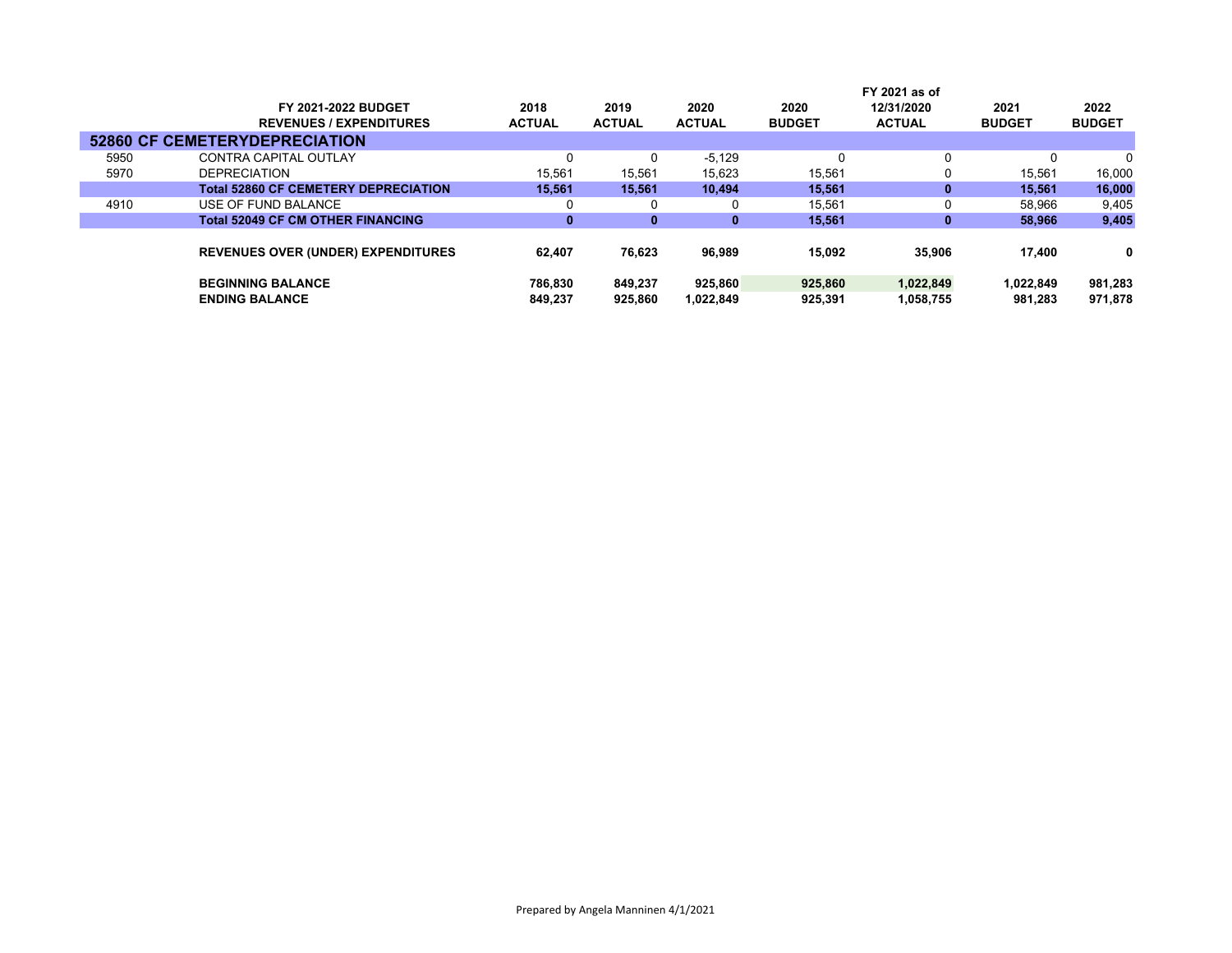|      |                                             |               |               |               |               | FY 2021 as of |               |               |
|------|---------------------------------------------|---------------|---------------|---------------|---------------|---------------|---------------|---------------|
|      | FY 2021-2022 BUDGET                         | 2018          | 2019          | 2020          | 2020          | 12/31/2020    | 2021          | 2022          |
|      | <b>REVENUES / EXPENDITURES</b>              | <b>ACTUAL</b> | <b>ACTUAL</b> | <b>ACTUAL</b> | <b>BUDGET</b> | <b>ACTUAL</b> | <b>BUDGET</b> | <b>BUDGET</b> |
|      | <b>54 AIRPORT FUND</b>                      |               |               |               |               |               |               |               |
|      | <b>54042 AF LICENSES/PERMITS</b>            |               |               |               |               |               |               |               |
| 4210 | NON BUSINESS LIC & PERMIT                   | 18,685        | 13.550        | 10.737        | 5.000         | 145           | 5,000         | 5,000         |
|      | <b>Total 54042 AF LICENSES/PERMITS</b>      | 18.685        | 13.550        | 10.737        | 5.000         | 145           | 5.000         | 5.000         |
|      |                                             |               |               |               |               |               |               |               |
|      | <b>54043 AF INTERGOVERNMENTAL</b>           |               |               |               |               |               |               |               |
| 4334 | <b>AVIATION FUEL TAX</b>                    | 71,870        | 82,731        | 45,803        | 77,727        | 4.967         | 2,800         | 19,432        |
|      | <b>Total 54043 AF INTERGOVERNMENTAL</b>     | 71,870        | 82,731        | 45,803        | 77,727        | 4,967         | 2,800         | 19,432        |
|      |                                             |               |               |               |               |               |               |               |
|      | <b>54046 AF RENTS &amp; ROYALTIES</b>       |               |               |               |               |               |               |               |
| 4672 | AIRPORT TIEDOWNS                            | 39,545        | 37.914        | 44.697        | 35,525        | 17,929        | 36,000        | 36,000        |
| 4673 | AIRPORT FUEL SALES                          |               | <sup>0</sup>  | 21,862        | $\Omega$      | 24,683        | O             | 40,000        |
| 4674 | AIRPORT FUEL FLOW                           | 99,135        | 89,158        | 55,902        | 50,000        | 13,152        | 3,150         | 25,000        |
| 4675 | AIRPORT FUEL STORAGE                        | <sup>0</sup>  | 109,165       | 70,116        | 80,000        | 5,964         | 3,500         | 13,500        |
| 4676 | <b>COMMERCIAL SERVICE FEES</b>              |               | 500           | 10.000        | 2,500         | n             | 2,000         | 2,500         |
| 4678 | COMMERCIAL GROUND LEASE                     | 381.197       | 381.637       | 385.632       | 385,000       | 195,266       |               | 96,250        |
| 4680 | PRIVATE GROUND LEASE                        | 111,855       | 114.628       | 120.834       | 114,000       | 56.057        | 121,000       | 101,736       |
| 4681 | <b>HANGAR RENTALS</b>                       | $\Omega$      | $\Omega$      |               | 0             | 49,511        | 0             | 162,596       |
|      | <b>Total 54046 AF RENTS &amp; ROYALTIES</b> | 631,732       | 733,001       | 709,043       | 667,025       | 362.561       | 165,650       | 477,582       |
|      |                                             |               |               |               |               |               |               |               |
|      | <b>54047 AF MISCELLANEOUS</b>               |               |               |               |               |               |               |               |
| 4700 | MISCELLANEOUS REVENUE                       | 5,273         | 4,987         | 9.013         | 6,000         | 4.095         | 5,500         | 5,500         |
| 4712 | <b>INTEREST INCOME</b>                      |               | 0             | 17,820        |               | 5,829         |               | $\Omega$      |
| 4713 | FAIR MARKET VALUE ADJUSTMENT                |               |               | 8,212         |               | $-1,564$      |               | 0             |
| 4714 | <b>PENALTIES</b>                            | 118           | 172           | 405           |               | 1,070         |               | $\Omega$      |
| 4720 | DROP ZONE LAND LEASE                        | 45,820        | 46,851        | 35,739        | 45,000        | O             |               |               |
| 4722 | <b>BADGE FEES</b>                           | 2,525         | 3,265         | 1.615         | 2,500         | 765           | 500           | 500           |
|      | <b>Total 54047 AF MISCELLANEOUS</b>         | 53.736        | 55.274        | 72.803        | 53.500        | 10.196        | 6.000         | 6.000         |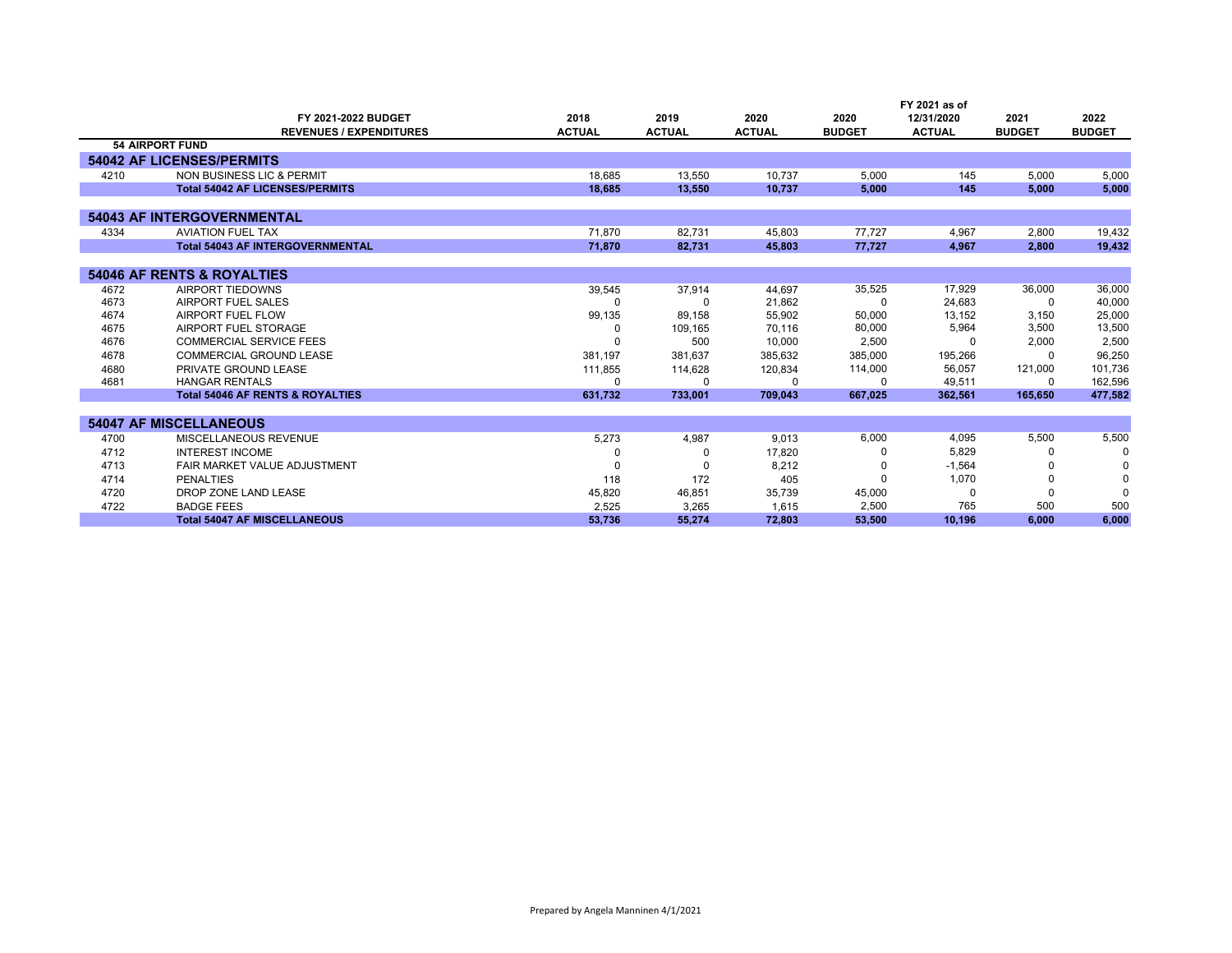|                  | FY 2021-2022 BUDGET<br><b>REVENUES / EXPENDITURES</b> | 2018<br><b>ACTUAL</b>   | 2019<br><b>ACTUAL</b>   | 2020<br><b>ACTUAL</b> | 2020<br><b>BUDGET</b> | FY 2021 as of<br>12/31/2020<br><b>ACTUAL</b> | 2021<br><b>BUDGET</b>   | 2022<br><b>BUDGET</b> |
|------------------|-------------------------------------------------------|-------------------------|-------------------------|-----------------------|-----------------------|----------------------------------------------|-------------------------|-----------------------|
| 54830 AF AIRPORT |                                                       |                         |                         |                       |                       |                                              |                         |                       |
| 5001             | <b>REGULAR</b>                                        | 223,727                 | 253,483                 | 283,787               | 296,609               | 151,906                                      | 322,445                 | 331,313               |
| 5012             | <b>OVERTIME NON PERS</b>                              | 382                     | 6,346                   | 2,458                 | 8,000                 | 2,635                                        | 8,000                   | 8,000                 |
| 5018             | <b>COMPENSATED ABSENCES</b>                           | $\Omega$                | $-11,671$               | 16,031                | $\Omega$              | 0                                            | 0                       |                       |
| 5020             | <b>EMPLOYEES RETIREMENT</b>                           | 58,647                  | 40,763                  | 179,688               | 86,758                | 44,433                                       | 94,315                  | 98,566                |
| 5022             | <b>SIIS PREMIUMS</b>                                  | 5,450                   | 3,116                   | 5,538                 | 5,000                 | 649                                          | 11,479                  | 11,795                |
| 5024             | <b>MEDICARE</b>                                       | 3,043                   | 3,629                   | 4,174                 | 4,093                 | 2,232                                        | 4,791                   | 4,920                 |
| 5028             | <b>GROUP HEALTH INSURANCE</b>                         | 31,778                  | 42,803                  | 39,375                | 50,400                | 30,983                                       | 53,460                  | 55,890                |
| 5032             | OTHER EMPLOYEE BENEFITS                               | 20,042                  | 910                     | 749                   | 1,400                 | 421                                          | 1,400                   | 1,400                 |
| 5099             | Interfund Salary Reimbursement                        | 0                       | O                       | 13,500                | 13,500                | 6,750                                        | 13,500                  | 13,500                |
| 5102             | <b>PROFESSIONAL</b>                                   | 58,692                  | 50,838                  | 142,102               | 89,000                | 133,964                                      | 90,000                  | 200,000               |
| 5103             | OTHER PROFESSIONAL SERVICES                           | $\Omega$                | 0                       | 5,000                 | 0                     | $\mathbf 0$                                  | $\mathbf 0$             |                       |
| 5202             | MONITORING SECURITY SERVICES                          | 3,474                   | 3,763                   | 3,204                 | 4,000                 | 1,757                                        | 4,000                   | 4,000                 |
| 5203             | PEST CONTROL                                          | 335                     | 361                     | 261                   | 600                   | 284                                          | 600                     | 600                   |
| 5204             | <b>SOLID WASTES SERVICES</b>                          | 2,545                   | 2,531                   | 2,592                 | 2,900                 | 1,513                                        | 2,900                   | 3,100                 |
| 5301             | <b>MAINTENANCE FACILITIES</b>                         | 20,672                  | 85,010                  | 6,175                 | 80,000                | 5,363                                        | 80,000                  | 30,000                |
| 5302             | MAINTENANCE EQUIPMENT                                 | 1,130                   | 2,551                   | 4,316                 | 2,500                 | 5,450                                        | 2,500                   | 2,500                 |
| 5303             | <b>MAINTENANCE VEHICLES</b>                           | 1,444                   | 1,202                   | 3,866                 | 500                   | 141                                          | 1,500                   | 1,500                 |
| 5304             | MAINTENANCE OFFICE EQUIPMENT                          | 400                     | $\Omega$                | $\Omega$              | 500                   | $\Omega$                                     | 500                     | 500                   |
| 5305             | MAINTENANCE GROUNDS                                   | 16,202                  | 19,488                  | 19,854                | 33,200<br>$\Omega$    | 10,499                                       | 33,200                  | 33,200                |
| 5306             | MAINTENANCE FUEL FARM                                 | $\Omega$<br>$\mathbf 0$ | 0                       | 38,647                | $\mathbf 0$           | 7,377<br>4,240                               | $\Omega$<br>$\mathbf 0$ | 50,000<br>30,000      |
| 5307             | <b>HANGAR MAINTENANCE</b>                             | $\Omega$                | $\mathbf 0$<br>$\Omega$ | 0<br>$\Omega$         | $\Omega$              | $\Omega$                                     |                         | $\Omega$              |
| 5403<br>5501     | <b>VERF EXPENSE</b><br><b>INSURANCE</b>               | 3,693                   | 6,587                   | 8,042                 | 10,725                | 8,042                                        | 2,260<br>10,725         | 22,798                |
| 5502             | <b>COMMUNICATIONS</b>                                 | 7,257                   | 7,386                   | 8,915                 | 6,000                 | 4,416                                        | 10,000                  | 10,000                |
| 5503             | ADVERTISING MARKETING                                 | 4,094                   | 4,723                   | 1,989                 | 2,000                 | 158                                          | 8,000                   | 8,000                 |
| 5506             | POSTAGE/SHIPPING                                      | 141                     | 155                     | 65                    | 223                   | 253                                          | 500                     | 500                   |
| 5507             | <b>PRINTING</b>                                       | 181                     | 59                      | 3,757                 | 4,000                 | 1,814                                        | 9,200                   | 4,000                 |
| 5508             | <b>PUBS SUBS DUES FEES</b>                            | 1,330                   | 1,521                   | 2,351                 | 1,000                 | 1,399                                        | 2,500                   | 2,500                 |
| 5509             | <b>TRAVEL &amp; TRAINING</b>                          | 6,755                   | 4,192                   | 3,126                 | 7,500                 | $\Omega$                                     | 11,000                  | 11,000                |
| 5510             | SOFTWARE LICENSES                                     | 0                       | 0                       | 447                   | $\Omega$              | $\Omega$                                     | 0                       | $\Omega$              |
| 5601             | <b>CHEMICALS</b>                                      | 7,525                   | $\Omega$                | $\Omega$              | $\Omega$              | $\Omega$                                     | $\Omega$                |                       |
| 5603             | <b>EQUIPMENT</b>                                      | 31,436                  | 23,038                  | 6,295                 | 30,000                | 982                                          | 30,000                  | 30,000                |
| 5604             | <b>FUEL</b>                                           | 1,010                   | 1,292                   | 681                   | 1,500                 | 263                                          | 1,300                   | 1,300                 |
| 5605             | <b>GENERAL</b>                                        | 9,843                   | 9,058                   | 337                   | 5,000                 | 131                                          | 10,000                  | 10,000                |
| 5607             | <b>JANITORIAL</b>                                     | 115                     | $\Omega$                | $\Omega$              | $\Omega$              | $\mathbf 0$                                  | $\mathbf 0$             | $\Omega$              |
| 5610             | <b>OFFICE</b>                                         | 678                     | 775                     | 1,536                 | 1,000                 | 1,394                                        | 1,500                   | 1,500                 |
| 5611             | <b>OTHER</b>                                          | 5,451                   | 1,616                   | 1,160                 | 3,000                 | 239                                          | 7,000                   | 7,000                 |
| 5613             | UTILITY SERVICES (CITY PROVIDE                        | 6,107                   | 8,201                   | 8,577                 | 6,500                 | 4,668                                        | 8,400                   | 8,400                 |
| 5613 H5001       | UTILITY SERVICES (CITY PROVIDE                        | $\Omega$                | $\Omega$                | $\Omega$              | $\Omega$              | 1,793                                        | 0                       | 14,466                |
| 5975             | <b>TRANSFERS OUT</b>                                  | 12,900                  | 12,900                  | $\Omega$              | 0                     | $\mathbf 0$                                  | $\Omega$                | $\Omega$              |
|                  | <b>Total 54830 AF AIRPORT</b>                         | 546,479                 | 586,626                 | 818,595               | 757,408               | 436,145                                      | 836,975                 | 1,012,247             |
|                  | <b>SUBTOTAL OPERATIONAL</b>                           |                         |                         |                       |                       |                                              |                         |                       |
|                  | <b>REVENUES OVER (UNDER) EXPENDITURES</b>             | 229,545                 | 297,930                 | 19,791                | 45,844                | -58,277                                      | $-657,525$              | -504,233              |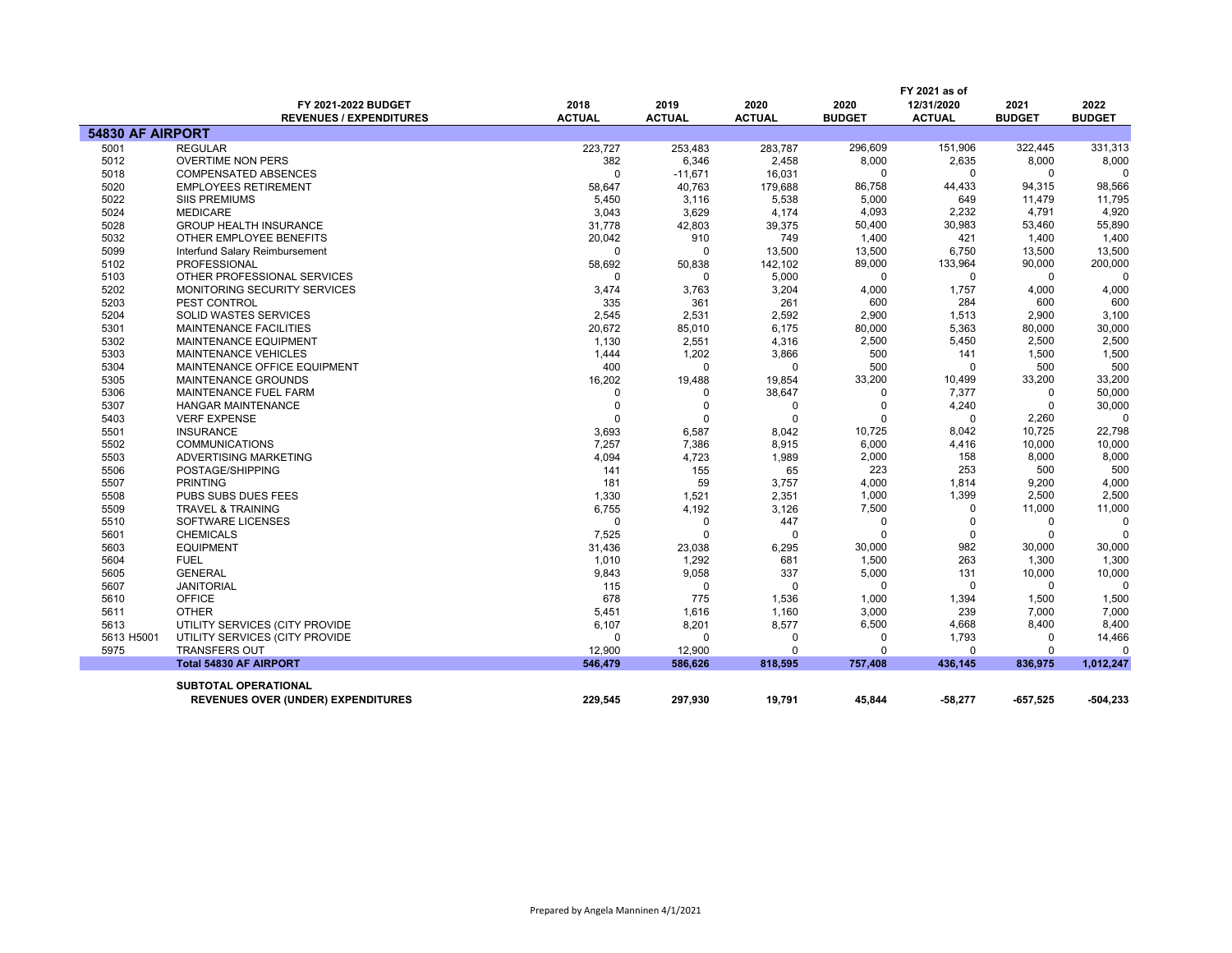|            |                                                  |               |               |               |                                  | FY 2021 as of |               |               |
|------------|--------------------------------------------------|---------------|---------------|---------------|----------------------------------|---------------|---------------|---------------|
|            | FY 2021-2022 BUDGET                              | 2018          | 2019          | 2020          | 2020                             | 12/31/2020    | 2021          | 2022          |
|            | <b>REVENUES / EXPENDITURES</b>                   | <b>ACTUAL</b> | <b>ACTUAL</b> | <b>ACTUAL</b> | <b>BUDGET</b>                    | <b>ACTUAL</b> | <b>BUDGET</b> | <b>BUDGET</b> |
|            |                                                  |               |               |               |                                  |               |               |               |
|            | <b>54043 AF INTERGOVERNMENTAL MATCHING</b>       |               |               |               |                                  |               |               |               |
| 4302       | <b>CARES ACT Operations Fund Supplement</b>      | 0             | 0             | 352,590       | 0                                | 286,079       | 761,950       | 884,581       |
| 4304       | <b>FAA</b>                                       | 2,450,526     | 2,308,068     | $\Omega$      | $\Omega$                         | 0             | $\Omega$      | 656,250       |
| 4341       | <b>NV AVIATION MATCH</b>                         | 0             | 26,003        | 13,864        | $\mathbf 0$                      | $\Omega$      | $\Omega$      | $\Omega$      |
|            | <b>Total 54043 AF INTERGOVERNMENTAL MATCHING</b> | 2,450,526     | 2,334,071     | 366,453       | $\mathbf{0}$                     | 286,079       | 761,950       | 1,540,831     |
|            |                                                  |               |               |               |                                  |               |               |               |
|            | <b>54830 AF AIRPORT CAPITAL</b>                  |               |               |               |                                  |               |               |               |
| 5905       | <b>IMPR OTHER THAN BUILDINGS</b>                 | $-2,685,514$  | $-2.317.734$  | 0             | $\mathbf 0$                      | 0             | 0             | $\Omega$      |
| 5905 A1601 | AIRPORT MASTER PLAN                              | 48,500        | 53,000        | $\Omega$      | $\mathbf 0$                      | $\Omega$      | $\mathbf 0$   | $\Omega$      |
| 5905 A1606 | <b>TRANSIENT RAMP DESIGN</b>                     | 21,713        | 0             |               | $\Omega$                         | $\Omega$      | 0             | 0             |
| 5905 A1725 | REHAB TRANSIENT APRON-TXWY A                     | 2,429,288     | 18,266        |               | $\Omega$                         | $\Omega$      | 0             | $\Omega$      |
| 5905 A1826 | TAXIWAY A REALIGN / RECONST                      | 186,013       | 102,712       | $\Omega$      | $\Omega$                         | $\Omega$      | 0             | $\Omega$      |
| 5905 A1901 | AIRPORT FUEL FARM IMPROVEMNT                     | $\Omega$      | 62,520        |               | $\Omega$                         | 0             | 0             | $\Omega$      |
| 5905 A1926 | FY19 TAXIWAY A REALIGN                           | $\Omega$      | 2,134,236     |               |                                  | 0             | 0             | $\Omega$      |
| 5905 A2201 | AIR TRAFFIC CONTROL TOWER                        |               | $\Omega$      |               | $\Omega$                         | $\Omega$      | $\Omega$      | 700,000       |
| 5905 A2202 | <b>FUEL FARM</b>                                 | $\Omega$      | $\mathbf 0$   | $\Omega$      | $\Omega$                         | $\Omega$      | $\Omega$      | 925,000       |
| 5950       | <b>CONTRA CAPITAL OUTLAY</b>                     | 0             | $\Omega$      | $\Omega$      | $\mathbf 0$                      | $\Omega$      | 0             | $\Omega$      |
|            | <b>Total 54830 AF AIRPORT CAPITAL</b>            | $\mathbf{0}$  | 53,000        | $\mathbf{0}$  | $\mathbf{0}$                     | $\mathbf{0}$  | $\mathbf{0}$  | 1,625,000     |
|            |                                                  |               |               |               |                                  |               |               |               |
|            | <b>54830 AF AIRPORT DEPRECIATION</b>             |               |               |               |                                  |               |               |               |
| 5970       | <b>DEPRECIATION</b>                              | 810,242       | 949,491       | 978,208       | 1,000,000                        | $\mathbf 0$   | 1,000,000     | 1,000,000     |
|            | <b>Total 54830 AF AIRPORT DEPRECIATION</b>       | 810,242       | 949,491       | 978,208       | 1,000,000                        | $\mathbf{0}$  | 1,000,000     | 1,000,000     |
|            |                                                  |               |               |               |                                  |               |               |               |
|            | <b>54049 AF OTHER FINANCING</b>                  |               |               |               |                                  |               |               |               |
| 4910       | USE OF FUND BALANCE                              | 0             | $\mathbf 0$   | 0             | 1.000.000                        | $\mathbf 0$   | 895.575       | 1.588.402     |
|            | <b>Total 54049 AF OTHER FINANCING</b>            | $\mathbf{0}$  | $\mathbf{0}$  | $\mathbf{0}$  | 1,000,000                        | $\mathbf{0}$  | 895,575       | 1,588,402     |
|            |                                                  |               |               |               |                                  |               |               |               |
|            | <b>TOTAL</b>                                     |               |               |               |                                  |               |               |               |
|            | <b>REVENUES OVER (UNDER) EXPENDITURES</b>        | 1,869,829     | 1,629,509     | $-591,965$    | 45,844                           | 227,801       | 0             | $\mathbf{0}$  |
|            |                                                  |               |               |               |                                  |               |               |               |
|            | <b>BEGINNING BALANCE</b>                         | 19,064,295    | 20,934,123    | 22,563,632    | 22,563,632                       | 21,900,561    | 21,900,561    | 21,004,986    |
|            | <b>PRIOR PERIOD ADJUSTMENT</b>                   |               |               | $-71,106$     |                                  |               |               |               |
|            | <b>ENDING BALANCE</b>                            | 20,934,123    | 22,563,632    | 21,900,561    | 21,609,477                       | 22,128,363    | 21,004,986    | 19,416,584    |
|            |                                                  |               |               |               |                                  |               |               |               |
|            |                                                  |               |               |               | <b>Operating Reserve</b>         |               | 167,395       | 202,449       |
|            |                                                  |               |               |               | <b>Emergency Capital Reserve</b> |               | 250,000       | 250,000       |
|            |                                                  |               |               |               | <b>Includes Assets</b>           |               | 20,587,591    | 18,964,135    |
|            |                                                  |               |               |               |                                  |               |               |               |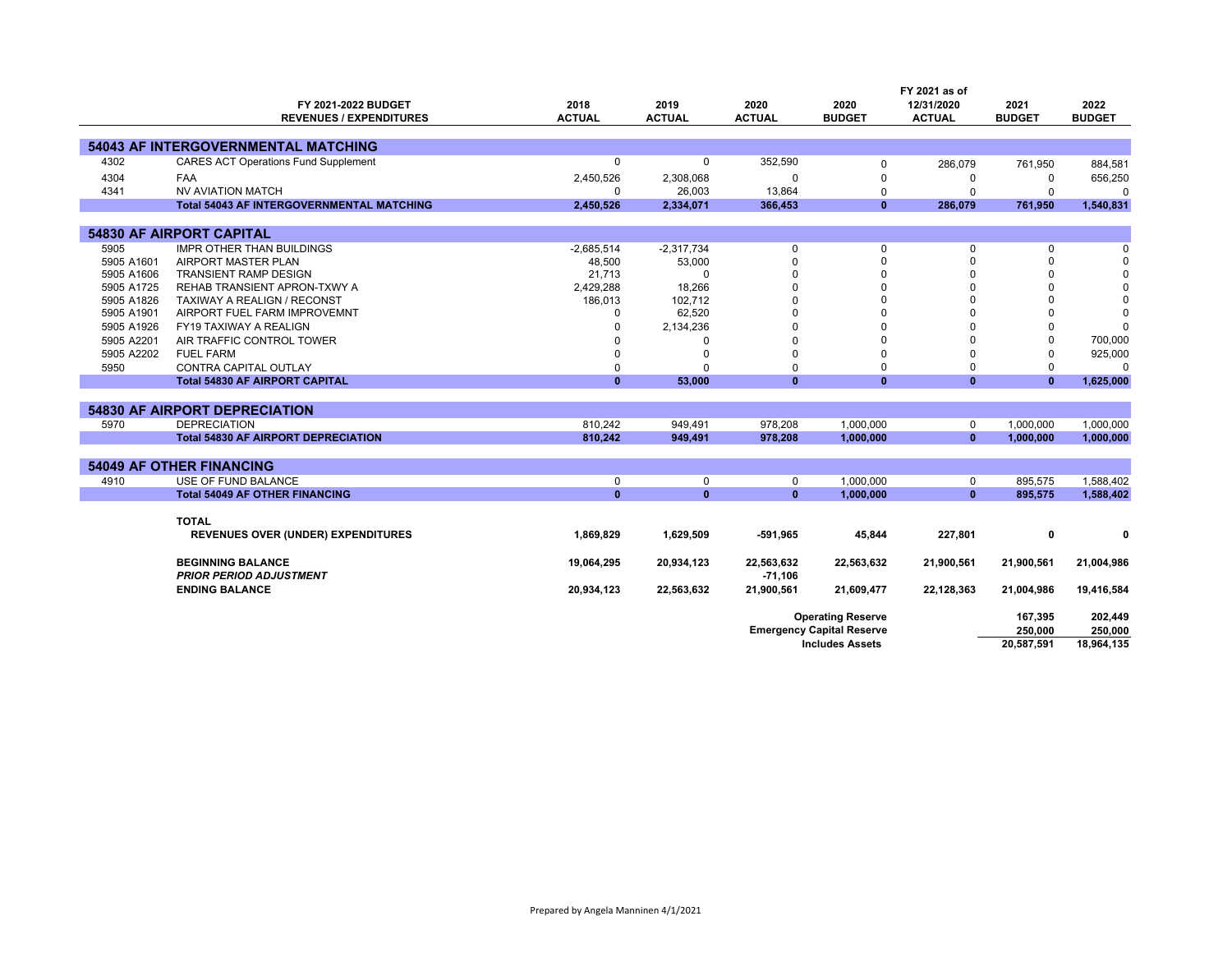## **FY 2021-2022 BUDGET UTILITY FUND SUMMARY**

|                                                                     | 2020                 | 2020                 | 2021                   | 2022                   |                        |
|---------------------------------------------------------------------|----------------------|----------------------|------------------------|------------------------|------------------------|
|                                                                     | <b>ACTUAL</b>        | <b>BUDGET</b>        | <b>BUDGET</b>          | <b>BUDGET</b>          | Change                 |
| <b>60 ADMIN UTILITY FUND</b><br>MISC REVENUE UTITILITY ADMIN        | 147.808              |                      | 50,446                 |                        | (50.446)               |
| TRANSFERS IN FROM UTILITY FUNDS                                     | 3,412,211            | 21,567<br>1,486,763  | 2,973,526              | 3,137,820              | 164,294                |
| <b>ADMIN UTILITY FUND REVENUES</b>                                  | 3,560,019            | 1,508,330            | 3,023,972              | 3,137,820              | 113,848                |
|                                                                     |                      |                      |                        |                        |                        |
| ADMIN FUND CENTRAL SERVICES                                         | 1.725.038            | 754,169              | 1.291.792              | 1,353,520              | 61,728                 |
| <b>ADMIN FUND EXPENSE</b>                                           | 741,872              | 412,007              | 915,944                | 949,222                | 33,278                 |
| ADMIN FUND BILLING & COLLECTIONS                                    | 635,024              | 382,913              | 815,736                | 835,078                | 19,342                 |
| <b>CAPITAL PROJECTS</b><br>ADMIN FUND DEPRECIATION                  | 606                  | 27,602               | 61,412<br>500          | $\blacksquare$         | (61, 412)<br>(500)     |
| ADMIN UTILITY FUND EXPENDITURES                                     | 3,102,541            | 1,576,691            | 3,085,384              | 3,137,820              | 52,436                 |
|                                                                     |                      |                      |                        |                        |                        |
| ADMIN FUND REVENUES OVER (UNDER) EXPENDITURES                       | 457,478              | (68, 361)            | (61, 412)              | 0                      | 61,412                 |
| <b>61 ELECTRIC FUND</b>                                             |                      |                      |                        |                        |                        |
| ELECT FUND CHARGE FOR SERVICES                                      | 16,848,041           | 8,485,025            | 16,580,000             | 16,397,200             | (182, 800)             |
| ELECT FUND MISCELLANEOUS                                            | 346,916              | 63,736               | 65,000                 |                        | (65,000)               |
| TRANSFERS IN VOTER APPROVED CAPITAL FUNDING                         | 90,000               | 90,000               | 1,900,000              | 600,000                | (1,300,000)            |
| <b>ELECT FUND REVENUES</b>                                          | 19,614,238           | 12,107,884           | 18,545,000             | 16,997,200             | (3,877,080)            |
|                                                                     |                      |                      |                        |                        |                        |
| ELECT FUND ELECTRIC CHARGES<br>ELECT FUND NON ELECTRIC              | 8,706,897<br>130,979 | 4,310,798<br>19,378  | 9,030,624<br>189,501   | 9,479,832<br>220,727   | 449,208<br>31,226      |
| ELECT FUND CAPITAL                                                  | 5,097,667            | 2,221,603            | 19,067,796             | 3,750,000              | (15, 317, 796)         |
| ELECT FUND DEPRECIATION                                             | (3,965,549)          |                      | 900.000                | 1,100,000              | 200,000                |
| TRANSFERS OUT TO ADMIN FUND                                         | 1,987,246            | 847,455              | 1,694,910              | 1,788,558              | 93,648                 |
| <b>ELECTRIC FUND EXPENDITURES</b>                                   | 11,957,240           | 7,399,235            | 30,882,831             | 16,339,117             | (14, 543, 715)         |
| ELECT FUND REVENUES OVER (UNDER) EXPENDITURES                       | 7,656,998            | 4,708,649            | (12, 337, 831)         | 658,083                | 10,666,634             |
|                                                                     |                      |                      |                        |                        |                        |
| <b>62 WATER FUND</b>                                                |                      |                      |                        |                        |                        |
| <b>INFRASTRUCTURE SALES TAX</b>                                     | 895,405              | 281.806              | 600,000                | 800,000                | 200,000                |
| WF CHARGE FOR SERVICES                                              | 11,845,742           | 6,035,294            | 9,955,620              | 9,899,800              | (55, 820)              |
| <b>WF MISCELLANEOUS</b>                                             | 289,559              | 33,711               |                        |                        |                        |
| TRANSFERS IN VOTER APPROVED CAPITAL FUNDING<br>USE OF FUNDS BALANCE | 600,000<br>0         | 610,000<br>3,535,347 | 610,000<br>1,862,077   | 850,000<br>4,533,808   | 240,000<br>1,862,077   |
| <b>WATER FUND REVENUES</b>                                          | 13,630,705           | 10,496,158           | 13,027,697             | 16,083,608             | 2,246,257              |
|                                                                     |                      |                      |                        |                        |                        |
| <b>WATER CHARGES</b>                                                | 5,046,734            | 2,845,983            | 6,195,642              | 6,275,711              | 80,069                 |
| WF CAPITAL PROJECTS                                                 | 844,070              | 435,258              | 2,091,499              | 1,359,600              | (731, 899)             |
| WATER DEPRECIATION / AMORTIZATION<br>WF DEBT SERVICE                | 2,918,522<br>664,337 | 241,999              | 3,100,000<br>2,229,997 | 2,950,000<br>4,556,951 | (150,000)<br>2,326,954 |
| TRANSFERS OUT TO ADMIN FUND                                         | 1,045,919            | 446,029              | 892,058                | 941,346                | 49,288                 |
| <b>WATER FUND EXPENDITURES</b>                                      | 10,519,583           | 3,969,268            | 14,509,196             | 16,083,608             | 1,574,412              |
| <b>WATER FUND REVENUES OVER (UNDER) EXPENDITURES</b>                | 3,111,123            | 6,526,890            | (1,481,499)            | (0)                    | 671,845                |
|                                                                     |                      |                      |                        |                        |                        |
| <b>63 WASTEWATER FUND</b>                                           |                      |                      |                        |                        |                        |
| <b>WWATER FUND CHARGES FOR SERVICES</b>                             | 1,822,000            | 991,886              | 1,856,000              | 2,040,000              | 184,000                |
| TRANSFERS IN VOTER APPROVED CAPITAL FUNDING                         | 74,185               | 340,000              | 340,000                | 300,000                | (40,000)               |
| <b>USE OF FUNDS BALANCE</b><br><b>WASTEWATER FUND REVENUES</b>      | $\overline{a}$       | 611.000              |                        | 616,373                |                        |
|                                                                     | 1,896,185            | 1,942,886            | 2,196,000              | 2,956,373              | 144,000                |
| <b>WWATER FUND CHARGES</b>                                          | 1,102,274            | 309,187              | 818,034                | 891,592                | 73,558                 |
| <b>WWATER FUND CAPITAL</b>                                          | 1,263,014            | 7,544                | 1,129,996              | 1.150.000              | 20,005                 |
| <b>WWATER FUND DEPRECIATION</b>                                     | 600,000              |                      | 600,000                | 601,000                | 1,000                  |
| TRANSFERS OUT TO ADMIN FUND                                         | 348,639              | 148,676              | 297,352                | 313,781                | 16,429                 |
| <b>WASTEWATER FUND EXPENDITURES</b>                                 | 3,313,927            | 465,407              | 2,845,382              | 2,956,373              | 110,992                |
| <b>WASTEWATER FUND REVENUES OVER (UNDER) EXPENDITURES</b>           | (1, 417, 742)        | 1,477,478            | (649, 382)             | (0)                    | 33,008                 |
|                                                                     |                      |                      |                        |                        |                        |
| <b>64 LANDFILL FUND</b><br>LANDFILL FUND CHARGE FOR SERVICES        |                      |                      |                        | 1,350,900              | 78,499                 |
| LANDFILL FUND RESTRICTED REVENUE                                    | 1,240,000<br>321,250 | 556,768<br>132,126   | 1,272,401<br>321,250   | 250,000                | (71, 250)              |
| <b>LANDFILL FUND REVENUES</b>                                       | 1,832,059            | 688,894              | 1,593,651              | 1,600,900              | (263, 560)             |
|                                                                     |                      |                      |                        |                        |                        |
| <b>LANDFILL FUND SANITATION</b>                                     | 1,260,000            | 444.961              | 1,125,000              | 1,173,000              | 48,000                 |
| LANDFILL FUND CAPITAL                                               | 544,704              | 57,803               | 809,419                |                        | (809, 419)             |
| LANDFILL FUND DEPRECIATION<br>TRANSFERS OUT TO ADMIN FUND           | 16,000<br>104,592    | 44,603               | 16,000<br>89,206       | 20,000<br>94,135       | 4,000<br>4,929         |
| <b>LANDFILL FUND EXPENDITURES</b>                                   | 1,925,296            | 547,367              | 2,039,625              | 1,287,135              | (752, 490)             |
|                                                                     |                      |                      |                        |                        |                        |
| <b>LANDFILL FUND REVENUES OVER (UNDER) EXPENDITURES</b>             | (93, 237)            | 141,527              | (445, 974)             | 313,765                | 488,930                |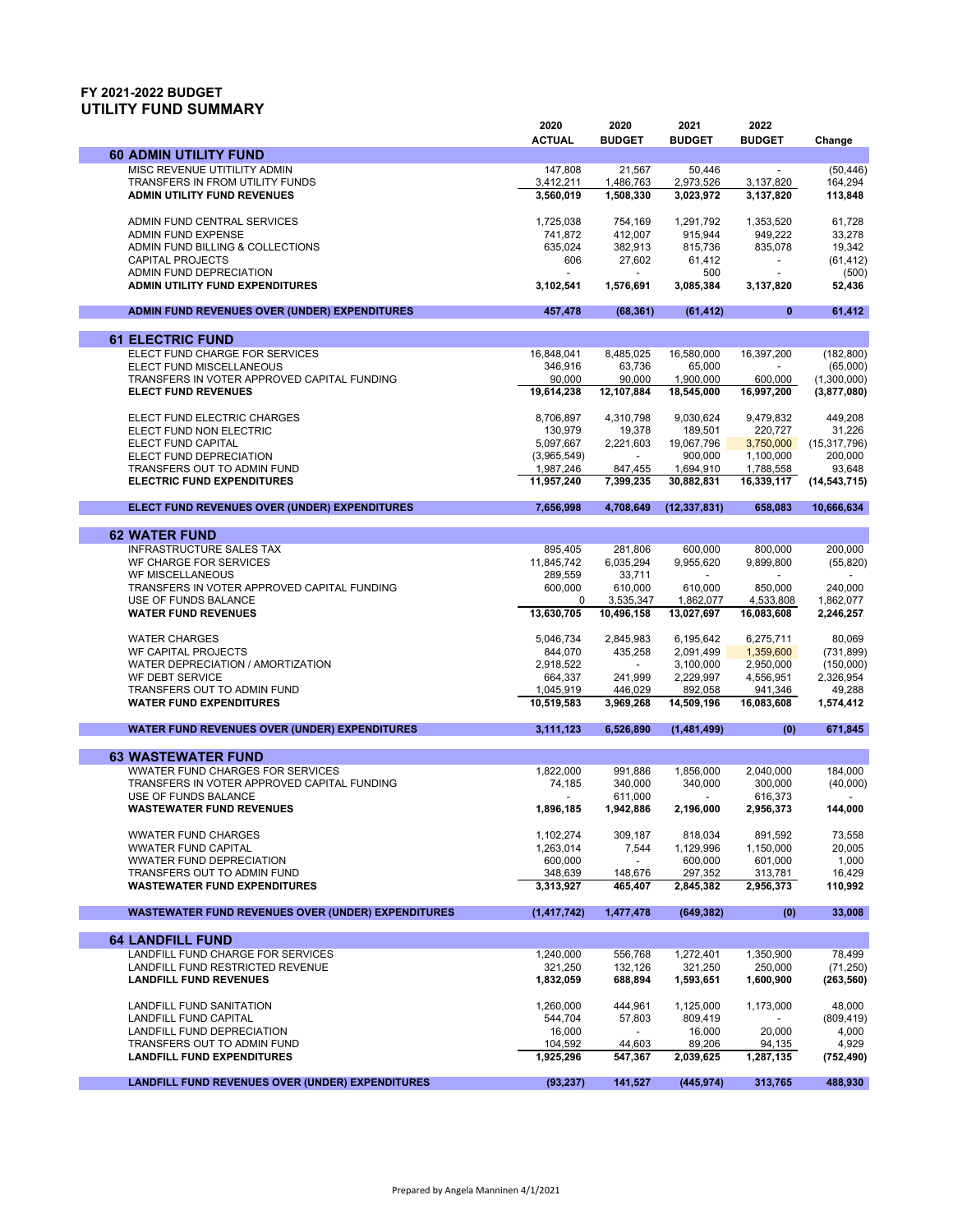|      |                                                       |                       |                       |                       |                       | FY 2021 as of               |                       |                       |
|------|-------------------------------------------------------|-----------------------|-----------------------|-----------------------|-----------------------|-----------------------------|-----------------------|-----------------------|
|      | FY 2021-2022 BUDGET<br><b>REVENUES / EXPENDITURES</b> | 2018<br><b>ACTUAL</b> | 2019<br><b>ACTUAL</b> | 2020<br><b>ACTUAL</b> | 2020<br><b>BUDGET</b> | 12/31/2020<br><b>ACTUAL</b> | 2021<br><b>BUDGET</b> | 2022<br><b>BUDGET</b> |
|      | <b>60 UTILITY ADMININISTRATION FUND</b>               |                       |                       |                       |                       |                             |                       |                       |
|      | <b>1154 RDA UTILITY RESERVE</b>                       | 150,000               | $\mathbf{0}$          | $\mathbf{0}$          | $\mathbf{0}$          | $\mathbf{0}$                | $\bf{0}$              | $\bf{0}$              |
|      |                                                       |                       |                       |                       |                       |                             |                       |                       |
|      | 60047 UF UTIL ADMIN                                   |                       |                       |                       |                       |                             |                       |                       |
| 4425 | <b>UTILITY CHARGES</b>                                | 65,086                | 0                     | $\Omega$              | $\Omega$              | 0                           | 0                     | 0                     |
| 4700 | MISCELLANEOUS REVENUE                                 |                       | 298                   | n                     | $\Omega$              |                             | 0                     |                       |
| 4702 | <b>INSURANCE CLAIMS</b>                               | 85,225                | 1,153                 | ∩                     | 25,000                | 0                           | 25,000                | $\Omega$              |
| 4712 | <b>INTEREST INCOME</b>                                | 7,650                 | 271,158               | 93,514                | 50,892                | 27,117                      | 25,446                |                       |
| 4713 | FAIR MARKET VALUE ADJUSTMENT                          | $\Omega$              | ∩                     | 46,554                |                       | $-7,105$                    | 0                     |                       |
| 4714 | <b>PENALTIES</b>                                      | $-1,567$              | 2,134                 | 3,727                 |                       | 1,550                       | 0                     |                       |
| 4760 | CASH - OVER/SHORT                                     | ŋ                     |                       | 23                    |                       |                             | 0                     |                       |
| 4780 | <b>SALES OF FIXED ASSETS</b>                          | O                     |                       | 3,990                 |                       | U                           | $\Omega$              |                       |
|      | <b>Total 60047 UF UTIL ADMIN</b>                      | 156,394               | 274,752               | 147,808               | 75,892                | 21,567                      | 50,446                |                       |
|      |                                                       |                       |                       |                       |                       |                             |                       |                       |
|      | <b>60460 UT ADMIN FUND CENTRAL S</b>                  |                       |                       |                       |                       |                             |                       |                       |
| 5018 | <b>COMPENSATED ABSENCES</b>                           | 15,944                | $\Omega$              | $\Omega$              | 25,000                | U                           | 0                     | n                     |
| 5020 | <b>EMPLOYEES RETIREMENT</b>                           | $-569, 139$           | $-69,874$             | 213,267               | ∩                     |                             | $\Omega$              |                       |
| 5030 | <b>UNEMPLOYMENT</b>                                   |                       |                       |                       | 1,000                 |                             | 0                     | $\Omega$              |
| 5032 | OTHER EMPLOYEE BENEFITS                               | $-13,209$             |                       |                       | ∩                     |                             | $\Omega$              |                       |
| 5099 | Interfund Salary Reimbursement                        | O                     | ∩                     | 725,000               | 725,000               | 362,500                     | 725,000               | 775,000               |
| 5102 | <b>PROFESSIONAL</b>                                   | ∩                     | 20,968                | $\Omega$              | 0                     | 0                           | 0                     | <sup>0</sup>          |
| 5103 | <b>OTHER</b>                                          | 118,820               | 86,328                | 77,404                |                       |                             |                       |                       |
| 5104 | <b>TECHNICAL</b>                                      | O                     | ∩                     | 195,686               | 250,000               | 3,029                       | 0                     |                       |
| 5403 | <b>VERF EXPENSE</b>                                   | O                     |                       | $\Omega$              | ∩                     | $\Omega$                    | 3,272                 | ∩                     |
| 5501 | <b>INSURANCE</b>                                      | 229,500               | 192,095               | 206,966               | 215,000               | 235,137                     | 250,000               | 255,000               |
| 5507 | <b>PRINTING</b>                                       | 61,950                | 69,175                | 3,195                 | 10,000                | 982                         | 10,000                | 10,000                |
| 5508 | <b>PUBS SUBS DUES FEES</b>                            | 750                   | 1,826                 | 1,000                 | 1,000                 | $\Omega$                    | 1,000                 | 1,000                 |
| 5510 | SOFTWARE LICENSES                                     |                       |                       | 2,520                 | $\Omega$              | 2,520                       | 2,520                 | 62,520                |
| 5511 | <b>INTERFUND EXPENSE</b>                              |                       |                       | 300,000               | 300,000               | 150,000                     | 300,000               | 250,000               |
| 5965 | <b>BAD DEBT EXPENSE</b>                               |                       |                       | ∩                     | 1,000                 | 0                           | 0                     | $\Omega$              |
|      | <b>Total 60460 UT ADMIN FUND CENTRAL S</b>            | $-155,384$            | 300,518               | 1,725,038             | 1,528,000             | 754,169                     | 1,291,792             | 1,353,520             |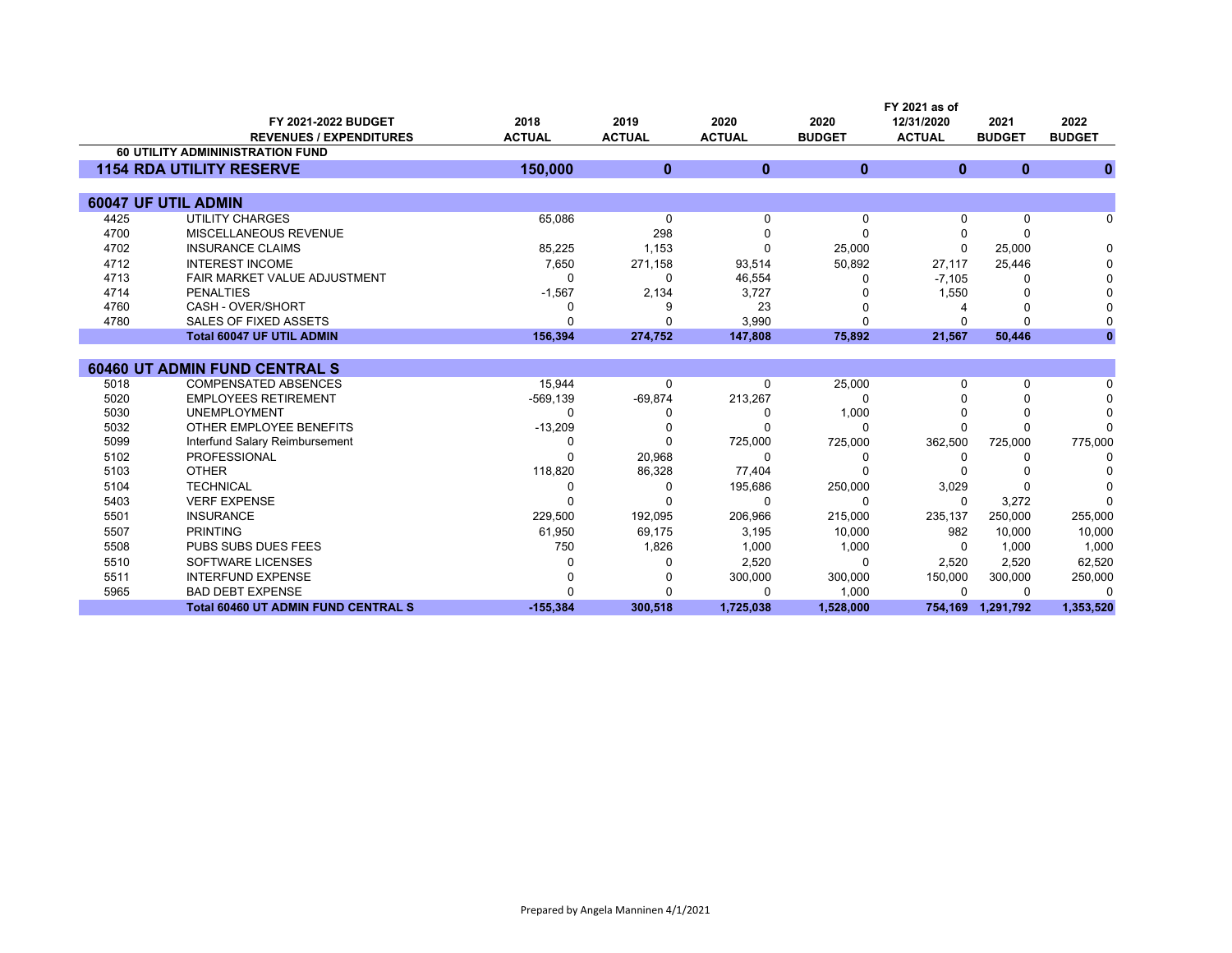|      |                                          |               |               |               |               | FY 2021 as of |               |               |  |
|------|------------------------------------------|---------------|---------------|---------------|---------------|---------------|---------------|---------------|--|
|      | <b>FY 2021-2022 BUDGET</b>               | 2018          | 2019          | 2020          | 2020          | 12/31/2020    | 2021          | 2022          |  |
|      | <b>REVENUES / EXPENDITURES</b>           | <b>ACTUAL</b> | <b>ACTUAL</b> | <b>ACTUAL</b> | <b>BUDGET</b> | <b>ACTUAL</b> | <b>BUDGET</b> | <b>BUDGET</b> |  |
|      | <b>60640 UT ADMIN FUND EXPENSE</b>       |               |               |               |               |               |               |               |  |
| 5001 | <b>REGULAR</b>                           | 333,825       | 526,141       | 583,182       | 578,536       | 283.778       | 606,274       | 625,875       |  |
| 5002 | <b>TEMPORARY</b>                         | 33,150        | $-661$        | 84            | 20,000        | 4,749         | 10,160        | 10,376        |  |
| 5012 | <b>OVERTIME NON PERS</b>                 |               | 23            |               | 5,000         |               | 5,000         | 5,000         |  |
| 5018 | <b>COMPENSATED ABSENCES</b>              |               | $-68,811$     | $-91,063$     |               |               |               | n             |  |
| 5020 | <b>EMPLOYEES RETIREMENT</b>              | 94,220        | 131,446       | 165,700       | 169,222       | 77,218        | 177,335       | 186,198       |  |
| 5022 | <b>SIIS PREMIUMS</b>                     | 7,339         | 6,116         | 8,557         | 8,028         | 470           | 21,584        | 22,281        |  |
| 5024 | <b>MEDICARE</b>                          | 5,197         | 7,186         | 8,625         | 7,006         | 3,946         | 9,011         | 9,298         |  |
| 5026 | SOCIAL SECURITY                          |               |               |               | 1,458         | 294           | 630           | 643           |  |
| 5028 | <b>GROUP HEALTH INSURANCE</b>            | 38,475        | 64,463        | 54,758        | 76,860        | 36,578        | 79,200        | 82,800        |  |
| 5032 | OTHER EMPLOYEE BENEFITS                  | $-78,850$     | 2,930         | 3,373         | 1,850         | 1,731         | 3,500         | 3,500         |  |
| 5304 | MAINTENANCE OFFICE EQUIPMENT             |               |               |               | 500           |               |               | 0             |  |
| 5502 | <b>COMMUNICATIONS</b>                    |               |               | 336           | -0            | 349           | 750           | 750           |  |
| 5509 | <b>TRAVEL &amp; TRAINING</b>             | 2,581         | 7,295         | 3,390         | 1,000         | 2,715         | 2,000         | 2,000         |  |
| 5510 | SOFTWARE LICENSES                        |               |               | 4,683         | -0            | 178           |               | O             |  |
| 5603 | <b>EQUIPMENT</b>                         |               |               | 817           |               |               |               |               |  |
| 5610 | <b>OFFICE</b>                            | 185           | 121           | 30            | 2,300         |               | 500           | 500           |  |
| 5950 | <b>CONTRA CAPITAL OUTLAY</b>             |               |               | $-606$        |               |               |               |               |  |
|      | <b>Total 60640 UT ADMIN FUND EXPENSE</b> | 436,122       | 676,248       | 741,872       | 871,760       | 412,007       | 915,944       | 949,222       |  |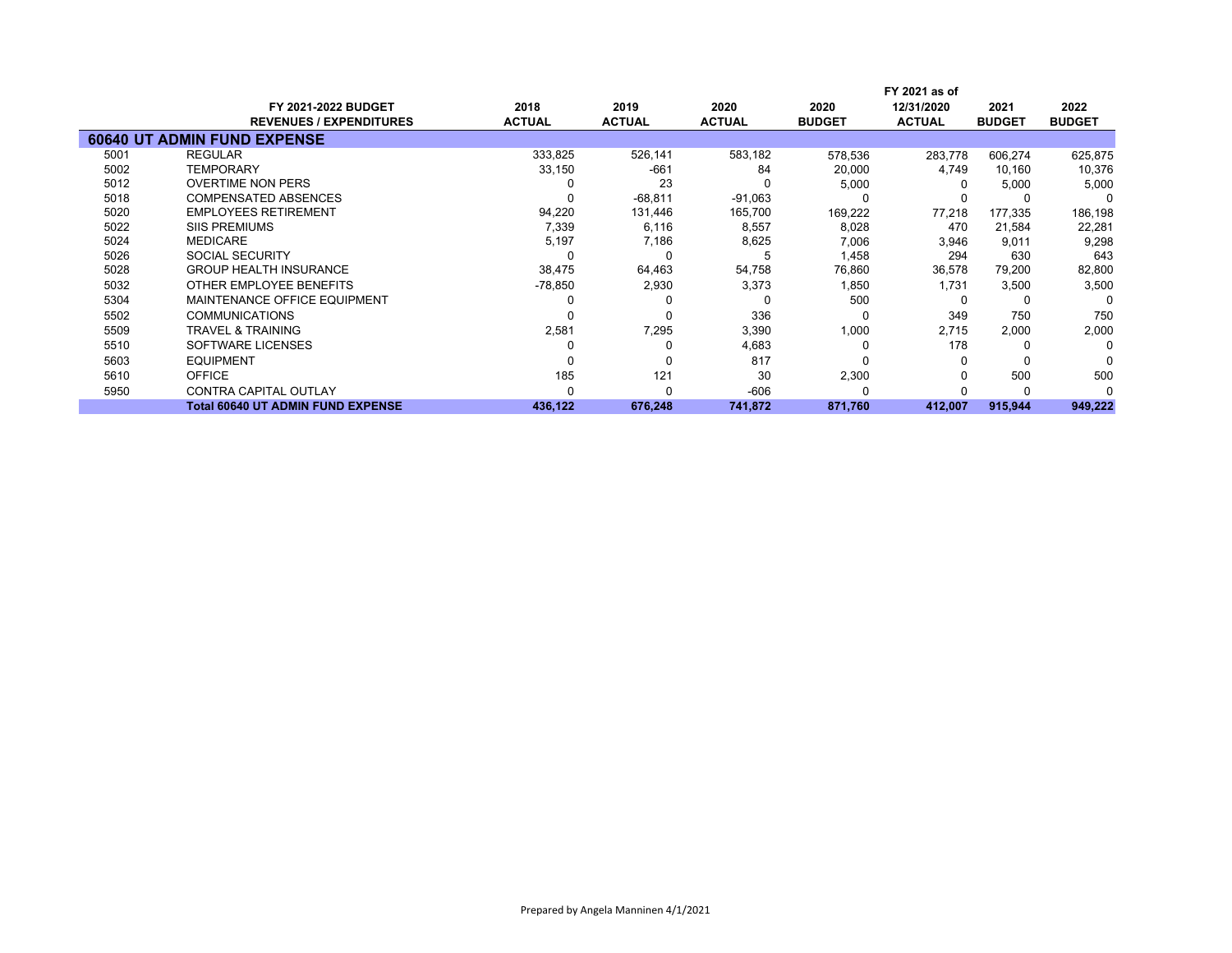|      |                                                |               |               |               |               | FY 2021 as of |                       |               |
|------|------------------------------------------------|---------------|---------------|---------------|---------------|---------------|-----------------------|---------------|
|      | <b>FY 2021-2022 BUDGET</b>                     | 2018          | 2019          | 2020          | 2020          | 12/31/2020    | 2021                  | 2022          |
|      | <b>REVENUES / EXPENDITURES</b>                 | <b>ACTUAL</b> | <b>ACTUAL</b> | <b>ACTUAL</b> | <b>BUDGET</b> | <b>ACTUAL</b> | <b>BUDGET</b>         | <b>BUDGET</b> |
|      | 60685 UT ADMIN FUND BILLING &                  |               |               |               |               |               |                       |               |
| 5001 | <b>REGULAR</b>                                 | 331,094       | 427,099       | 344,533       | 334,571       | 174,707       | 364,203               | 374,218       |
| 5002 | <b>TEMPORARY</b>                               | 65,774        | 58,663        | 52,046        | 77,250        | 24,779        | 79,568                | 81,259        |
| 5010 | <b>OVERTIME PERS</b>                           | 1,282         | 720           | 369           | 5.000         | $\Omega$      | 5,000                 | 5,000         |
| 5012 | <b>OVERTIME NON PERS</b>                       | 1,612         | 390           | $\Omega$      | 10,000        | 47            | 10,000                | 10,000        |
| 5020 | <b>EMPLOYEES RETIREMENT</b>                    | 96,254        | 105,252       | 107,994       | 97,862        | 53,932        | 106,528               | 111,330       |
| 5022 | <b>SIIS PREMIUMS</b>                           | 10,228        | 6,771         | 7,972         | 11,248        | 1,828         | 9,241                 | 9,301         |
| 5024 | <b>MEDICARE</b>                                | 5,342         | 5,930         | 5,801         | 5,832         | 2,882         | 6,652                 | 6,822         |
| 5026 | <b>SOCIAL SECURITY</b>                         | 1,510         | 3,236         | 2,682         | 2,515         | 820           | 4,933                 | 5,038         |
| 5028 | <b>GROUP HEALTH INSURANCE</b>                  | 51,928        | 65,123        | 52,500        | 63,000        | 38,250        | 66,000                | 69,000        |
| 5102 | <b>PROFESSIONAL</b>                            | 0             | 1,025         | 0             | 2,000         | $\Omega$      | 2,000                 | 2,000         |
| 5303 | <b>MAINTENANCE VEHICLES</b>                    | 881           | 2,903         | 233           | 1,500         | 216           | 1,500                 | 1,500         |
| 5304 | MAINTENANCE OFFICE EQUIPMENT                   | $\Omega$      | $\Omega$      | $\Omega$      | 500           | $\Omega$      | 500                   | 500           |
| 5401 | <b>RENTAL EQUIPMENT</b>                        | $\Omega$      | $\Omega$      | 2,353         | $\Omega$      | 739           | 750                   | 750           |
| 5502 | <b>COMMUNICATIONS</b>                          | 497           | 814           | 2,180         | 750           | 1,980         | 3,100                 | 3,100         |
| 5506 | POSTAGE/SHIPPING                               | 6,239         | 5,573         | 2,568         | 7,761         | 2,800         | 7,761                 | 7,761         |
| 5507 | <b>PRINTING</b>                                | 24,547        | 51,095        | 41,855        | 117,500       | 36,444        | 117,500               | 117,500       |
| 5508 | <b>PUBS SUBS DUES FEES</b>                     | 2,734         | 1,480         | 47            | 1,000         | 33,073        | 1.000                 | 1,000         |
| 5509 | <b>TRAVEL &amp; TRAINING</b>                   | 0             | $\Omega$      | $\Omega$      | 1,000         | $\Omega$      | 1,000                 | 1,000         |
| 5510 | SOFTWARE LICENSES                              | 6,349         | 6,753         | 6,867         | 15,500        | 7,211         | 15,500                | 15,500        |
| 5603 | <b>EQUIPMENT</b>                               | 36            | 2,720         | $\Omega$      | 5,000         | $\Omega$      | 5,000                 | 5,000         |
| 5604 | <b>FUEL</b>                                    | 452           | 97            | <sup>0</sup>  | 500           | 0             | 500                   | $\Omega$      |
| 5610 | <b>OFFICE</b>                                  | 587           | 665           | 909           | 1,000         | 274           | 1,000                 | 1,000         |
| 5611 | <b>OTHER SUPPLIES</b>                          | 440           | $-43,075$     | 9             | 1,500         | 801           | 1,500                 | 1,500         |
| 5614 | UNIFORM (ALLOWANCES BOOT)                      | 4,037         | 3,745         | 4,107         | 5,000         | 2,131         | 5,000                 | 5,000         |
|      | <b>Total 60685 UT ADMIN FUND BILLING &amp;</b> | 611,822       | 706,980       | 635,024       | 767,789       | 382,913       | 815,736               | 835,078       |
|      | <b>SUBTOTAL OPERATIONAL</b>                    |               |               |               |               |               |                       |               |
|      | <b>REVENUES OVER (UNDER) EXPENDITURES</b>      | -586.166      | $-1,408,994$  | $-2,954,127$  | $-3,091,657$  |               | -1,527,522 -2,973,026 | $-3,137,820$  |
|      |                                                |               |               |               |               |               |                       |               |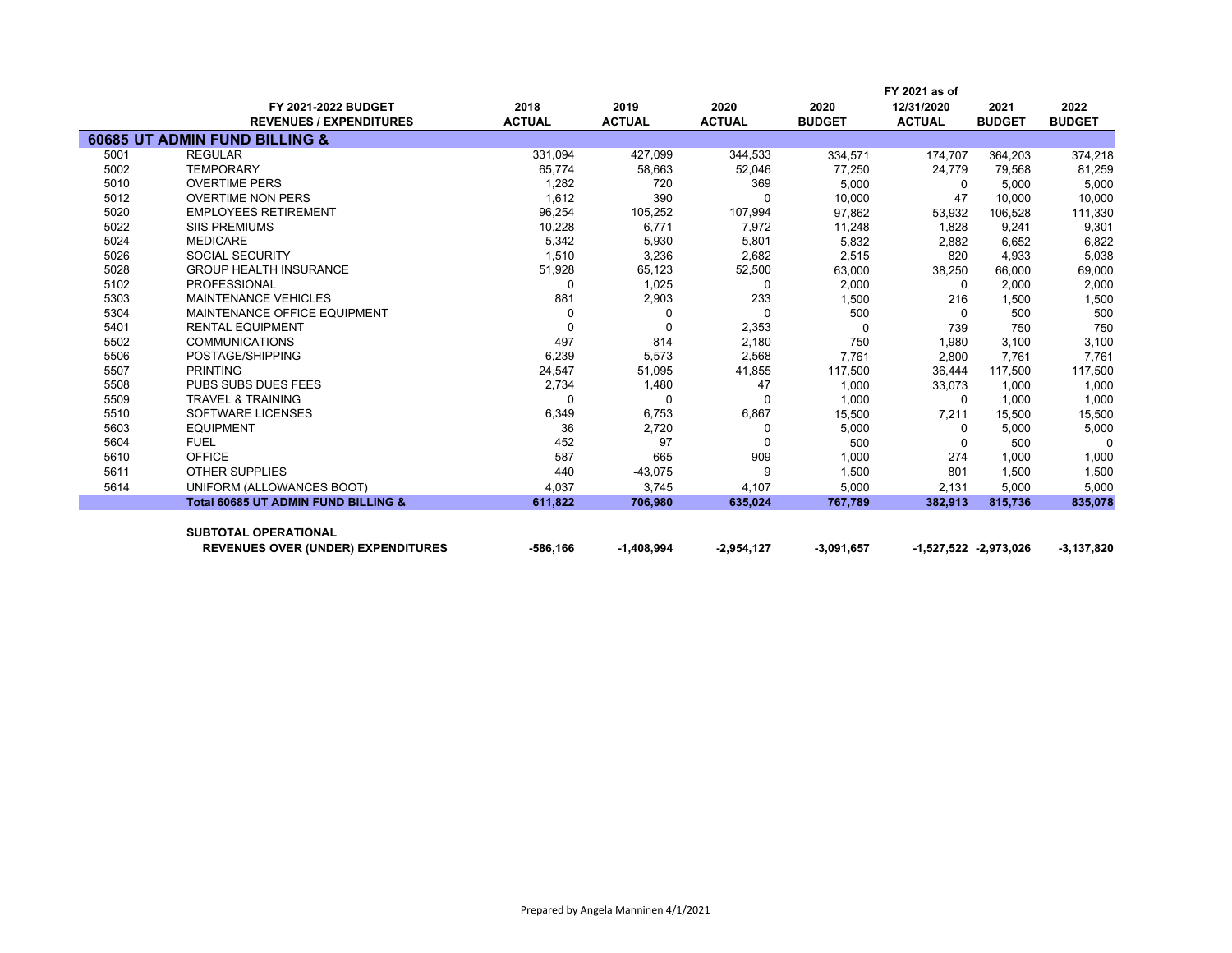|            |                                               |               |               |               |               | FY 2021 as of |                     |               |
|------------|-----------------------------------------------|---------------|---------------|---------------|---------------|---------------|---------------------|---------------|
|            | <b>FY 2021-2022 BUDGET</b>                    | 2018          | 2019          | 2020          | 2020          | 12/31/2020    | 2021                | 2022          |
|            | <b>REVENUES / EXPENDITURES</b>                | <b>ACTUAL</b> | <b>ACTUAL</b> | <b>ACTUAL</b> | <b>BUDGET</b> | <b>ACTUAL</b> | <b>BUDGET</b>       | <b>BUDGET</b> |
|            | <b>60900 UT CAPITAL PROJECTS</b>              |               |               |               |               |               |                     |               |
| 5902 U1901 | CITY SHOP UTIL ADM BLDG REFURB                | 0             | 42,982        | 606           | 57.018        | 27,602        | 56,412              |               |
| 5902 U1902 | CITY SHOPS UTIL ADM COVERED PR                |               | 0             |               | 5,000         | 0             | 5,000               |               |
| 5903       | <b>VEHICLES</b>                               | 900,242       | 467,752       |               |               |               | 0                   |               |
| 5904       | <b>EQUIPMENT</b>                              | O             | 0             |               |               |               | 0                   |               |
| 5905       | <b>IMPR OTHER THAN BUILDINGS</b>              | $-1,201,060$  | $-569,526$    |               |               |               | 0                   |               |
| 5905 E1802 | AZ ST RECON PRJT-UTILITIES                    | 349,225       | 0             |               |               |               | 0                   |               |
| 5905 PW181 | <b>IMPR OTHER THAN BUILDINGS</b>              | 4,500         | O             |               |               |               | 0                   |               |
| 5905 PW182 | <b>City Shops Generator</b>                   | 0             | 58,792        |               |               |               | <sup>0</sup>        |               |
|            | <b>Total 60900 UT CAPITAL PROJECTS</b>        | 52,907        | $\bf{0}$      | 606           | 62,018        | 27,602        | 61,412              | $\mathbf{0}$  |
|            |                                               |               |               |               |               |               |                     |               |
|            | <b>60685 UT ADMIN FUND DEPRECIATION</b>       |               |               |               |               |               |                     |               |
| 5970       | <b>DEPRECIATION</b>                           | 3,528         | 294           | 0             | 500           | 0             | 500                 | 0             |
|            | <b>Total 60685 UT ADMIN FUND DEPRECIATION</b> | 3.528         | 294           | $\bf{0}$      | 500           | $\bf{0}$      | 500                 | $\mathbf{0}$  |
|            |                                               |               |               |               |               |               |                     |               |
|            | <b>60049 UT ADMIN OTHER FINANCIN</b>          |               |               |               |               |               |                     |               |
| 4902       | <b>TRANSFERS IN FROM UTILITY FUNDS</b>        | 1,500,000     | 3,212,248     | 3,412,211     | 3,486,396     | 1,486,763     | 2,973,526           | 3,137,820     |
| 4910       | USE OF FUND BALANCE                           | n             | 0             | n             | $-394.500$    |               | 0                   | $\Omega$      |
|            | <b>Total 60049 UT ADMIN OTHER FINANCIN</b>    | 1,500,000     | 3,212,248     | 3,412,211     | 3,091,896     |               | 1,486,763 2,973,526 | 3,137,820     |
|            |                                               |               |               |               |               |               |                     |               |
|            | <b>60980 UT ADMIN TRANSFER OUT</b>            |               |               |               |               |               |                     |               |
| 5975       | <b>TRANSFERS OUT</b>                          | 1,025,004     | 1,025,000     | 0             | 0             | 0             | 0                   | 0             |
|            | <b>Total 60980 UT ADMIN TRANSFER OUT</b>      | 1,025,004     | 1,025,000     | $\bf{0}$      | $\mathbf{0}$  | $\bf{0}$      | $\mathbf{0}$        | $\mathbf{0}$  |
|            |                                               |               |               |               |               |               |                     |               |
|            | <b>REVENUES OVER (UNDER) EXPENDITURES</b>     | $-167,605$    | 777,960       | 457,478       | $-62,278$     | $-68,361$     | $-61,412$           | 0             |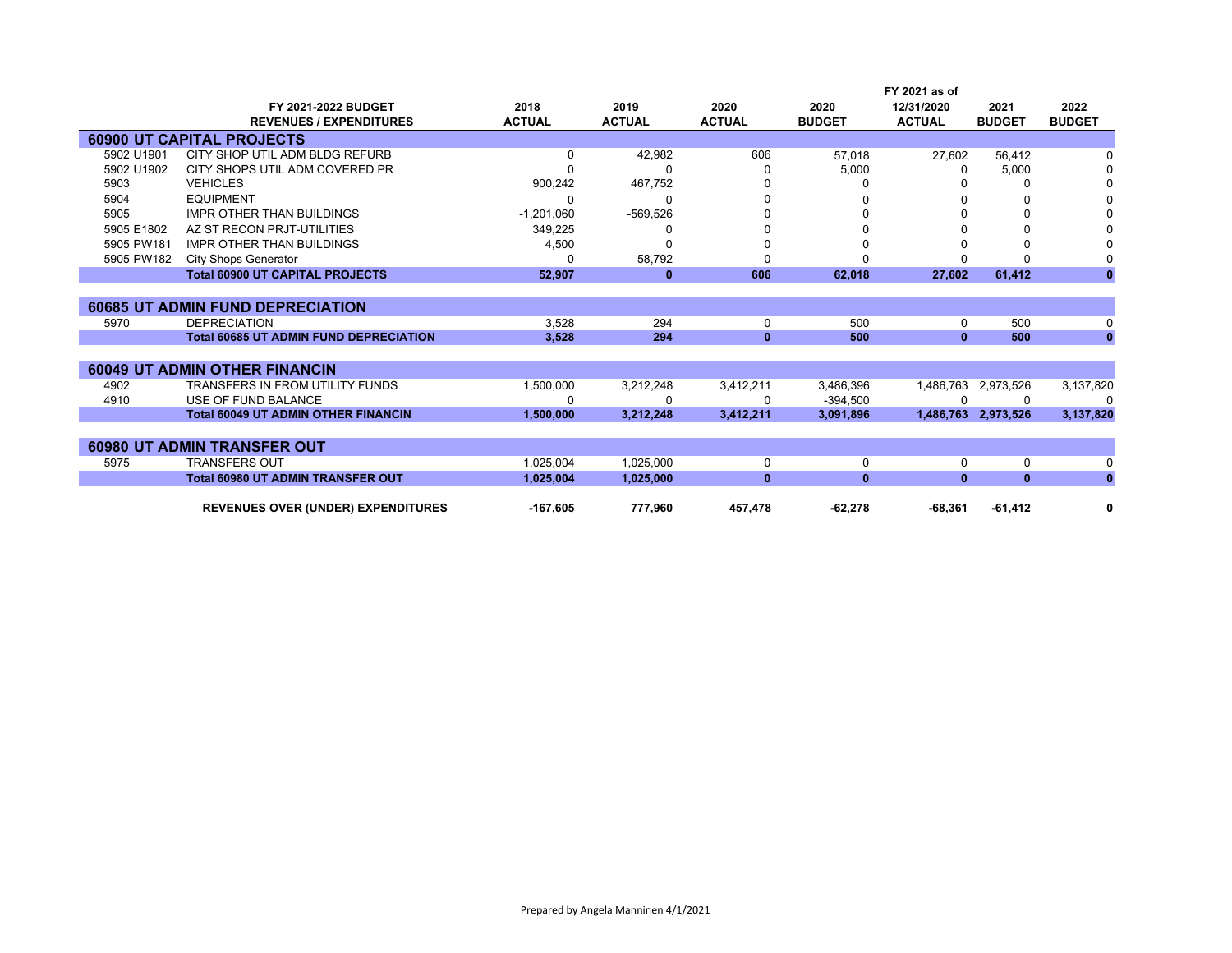|      |                                                   |               |               | FY 2021 as of |               |               |               |               |  |
|------|---------------------------------------------------|---------------|---------------|---------------|---------------|---------------|---------------|---------------|--|
|      | <b>FY 2021-2022 BUDGET</b>                        | 2018          | 2019          | 2020          | 2020          | 12/31/2020    | 2021          | 2022          |  |
|      | <b>REVENUES / EXPENDITURES</b>                    | <b>ACTUAL</b> | <b>ACTUAL</b> | <b>ACTUAL</b> | <b>BUDGET</b> | <b>ACTUAL</b> | <b>BUDGET</b> | <b>BUDGET</b> |  |
|      | <b>61 ELECTRIC FUND</b>                           |               |               |               |               |               |               |               |  |
|      | <b>61044 ELECT FUND CHARGE FOR SERVICES</b>       |               |               |               |               |               |               |               |  |
| 4425 | UTILITY CHARGES                                   | $\Omega$      |               | 50            | 0             |               | <sup>0</sup>  |               |  |
| 4426 | <b>ELECTRIC CHARGES</b>                           | 16,082,505    | 16,511,201    | 16,693,384    | 17,000,000    | 8,382,033     | 16,500,000    | 16,187,200    |  |
| 4428 | ELECTRICAL HOOK-UP FEES                           | 120,750       | 194,750       | 154,608       | 20,000        | 102,993       | 80,000        | 210,000       |  |
|      | <b>Total 61044 ELECT FUND CHARGE FOR SERVICES</b> | 16,203,255    | 16,705,951    | 16,848,041    | 17,020,000    | 8,485,025     | 16,580,000    | 16,397,200    |  |
|      |                                                   |               |               |               |               |               |               |               |  |
|      | <b>61047 ELECT FUND MISCELLANEOUS</b>             |               |               |               |               |               |               |               |  |
| 4700 | MISCELLANEOUS REVENUE                             | 0             | $-73.112$     | 13,548        | 0             | 11,086        | 0             |               |  |
| 4712 | <b>INTEREST INCOME</b>                            | $\Omega$      | 185           | 167,851       | 0             | 55.661        |               | 0             |  |
| 4713 | FAIR MARKET VALUE ADJUSTMENT                      | <sup>0</sup>  |               | 69.228        | <sup>0</sup>  | $-14,907$     |               | 0             |  |
| 4714 | <b>PENALTIES</b>                                  | 131,841       | 133,238       | 90,993        | 145,000       | 317           | 65,000        |               |  |
| 4760 | CASH - OVER/SHORT                                 | 0             | $-623$        | $-23$         |               | $-581$        |               |               |  |
| 4780 | SALES OF FIXED ASSETS                             | <sup>0</sup>  | 19,475        | 5,320         | <sup>0</sup>  | 12,160        |               |               |  |
|      | <b>Total 61047 ELECT FUND MISCELLANEOUS</b>       | 131,841       | 79,164        | 346,916       | 145,000       | 63,736        | 65,000        |               |  |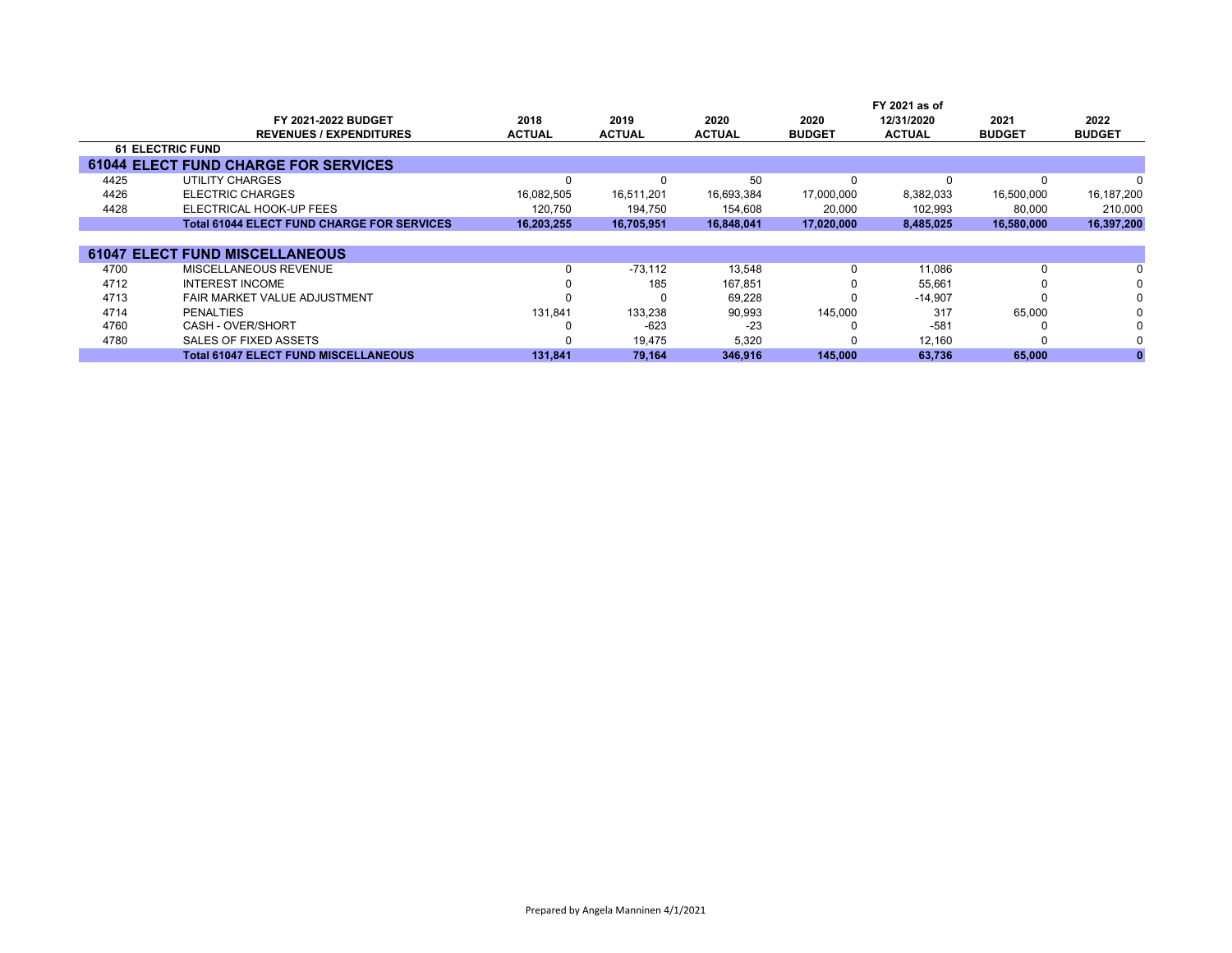|      |                                                | FY 2021 as of |               |               |               |               |               |               |
|------|------------------------------------------------|---------------|---------------|---------------|---------------|---------------|---------------|---------------|
|      | FY 2021-2022 BUDGET                            | 2018          | 2019          | 2020          | 2020          | 12/31/2020    | 2021          | 2022          |
|      | <b>REVENUES / EXPENDITURES</b>                 | <b>ACTUAL</b> | <b>ACTUAL</b> | <b>ACTUAL</b> | <b>BUDGET</b> | <b>ACTUAL</b> | <b>BUDGET</b> | <b>BUDGET</b> |
|      | <b>61650 ELECT FUND ELECTRIC CHARGES</b>       |               |               |               |               |               |               |               |
| 5001 | <b>REGULAR</b>                                 | 996.761       | 987.919       | 987.125       | 1,104,667     | 471.678       | 1,134,809     | 1,432,935     |
| 5010 | <b>OVERTIME PERS</b>                           | 44,004        | 49,372        | 47,934        | 50,000        | 36,112        | 50,000        | 50,000        |
| 5012 | <b>OVERTIME NON PERS</b>                       | 69,898        | 134,278       | 124,532       | 55,000        | 60,542        | 110,000       | 110,000       |
| 5018 | <b>COMPENSATED ABSENCES</b>                    | $\Omega$      | $-100,708$    | 129,029       | 0             | $\Omega$      | 0             | $\Omega$      |
| 5020 | <b>EMPLOYEES RETIREMENT</b>                    | 272,820       | 213,112       | 559,875       | 323,115       | 141,293       | 331,932       | 402,498       |
| 5022 | <b>SIIS PREMIUMS</b>                           | 19,025        | 9,659         | 13,357        | 23,474        | 239           | 40,217        | 51,012        |
| 5024 | <b>MEDICARE</b>                                | 15,190        | 17,470        | 16,916        | 17,456        | 8,150         | 18,701        | 23,098        |
| 5028 | <b>GROUP HEALTH INSURANCE</b>                  | 104,578       | 127,755       | 102,900       | 138,600       | 68,861        | 144,540       | 164,910       |
| 5032 | OTHER EMPLOYEE BENEFITS                        | $-7,818$      | $-1,155$      | 3,854         | 2,407         | $\Omega$      | 0             | 4,000         |
| 5102 | PROFESSIONAL                                   | 60,112        | 71,957        | 50,223        | 60,000        | 19,618        | 50,000        | 150,000       |
| 5103 | <b>OTHER</b>                                   | 1,758         | 373           | $\Omega$      | $\mathbf 0$   | $\Omega$      | 0             | 0             |
| 5104 | <b>TECHNICAL</b>                               | $\Omega$      | $\Omega$      | 165,807       | 200,000       | 8,351         | 50,000        | 100,000       |
| 5204 | <b>SOLID WASTES SERVICES</b>                   | 2,855         | 6,082         | 4,936         | 4,130         | 2,335         | 4,130         | 4,130         |
| 5301 | <b>MAINTENANCE FACILITIES</b>                  | 636,641       | 673,126       | 396,481       | 790,731       | 116,450       | 640,000       | 640,000       |
| 5302 | <b>MAINTENANCE EQUIPMENT</b>                   | 29,800        | 2,266         | 2,144         | 5,000         | $\Omega$      | $\Omega$      | $\Omega$      |
| 5303 | <b>MAINTENANCE VEHICLES</b>                    | 64,460        | 33,848        | 52,493        | 36,012        | 8,516         | 28,800        | 28,800        |
| 5401 | <b>RENTAL EQUIPMENT</b>                        |               | 865           | 2,898         | 8,000         | 4,850         | 8,000         | 8,000         |
| 5403 | <b>VERF EXPENSE</b>                            |               | U             | $\Omega$      | U             | <sup>0</sup>  | 108,133       | $\Omega$      |
| 5502 | <b>COMMUNICATIONS</b>                          | 14,634        | 14,552        | 14,354        | 12,000        | 5,606         | 15,000        | 15,000        |
| 5504 | ELECTRICITY (UTILITY ONLY)                     | 6,544,455     | 5,450,586     | 5,687,008     | 6,200,000     | 3,303,077     | 6,000,000     | 6,000,000     |
| 5506 | POSTAGE/SHIPPING                               | 2,209         | 976           | 710           | 1,000         | 476           | 1,000         | 1,000         |
| 5507 | <b>PRINTING</b>                                | <sup>0</sup>  | <sup>0</sup>  | 8,828         | 7,200         | 4,090         | 9,000         | 9,000         |
| 5508 | PUBS SUBS DUES FEES                            | 10,674        | 7,125         | 8,455         | 15,082        | 9             | 10,000        | 10,000        |
| 5509 | <b>TRAVEL &amp; TRAINING</b>                   | 4,230         | 1,454         | 1.719         | 12,000        |               | 10,000        | 10,000        |
| 5510 | <b>SOFTWARE LICENSES</b>                       | 8,750         | 5,968         | 6,894         | 20,232        | 6,507         | 15,000        | 15,000        |
| 5603 | <b>EQUIPMENT</b>                               | 42,970        | 69,179        | 6             | 12,449        | $\Omega$      | 12,449        | 12,449        |
| 5604 | <b>FUEL</b>                                    | 10,768        | 11,070        | 15,687        | 9,000         | 5,089         | 13,000        | 13,000        |
| 5609 | <b>NATURAL GAS</b>                             | $\Omega$      | $\Omega$      |               | 440           | <sup>0</sup>  | $\Omega$      | $\Omega$      |
| 5610 | <b>OFFICE</b>                                  | 2,827         | 2,061         |               | 2,000         | 69            | 2,000         | 2,000         |
| 5614 | UNIFORM (ALLOWANCES BOOT)                      | 20,999        | 26,228        | 22,502        | 20,000        | 11,734        | 23,000        | 23,000        |
| 5904 | <b>EQUIPMENT</b>                               | 267,289       | 147,758       | 280,231       | 311,347       | 27,149        | 200,913       | 200,000       |
|      | <b>Total 61650 ELECT FUND ELECTRIC CHARGES</b> | 9,239,888     | 7,963,176     | 8,706,897     | 9,441,342     | 4,310,798     | 9,030,624     | 9,479,832     |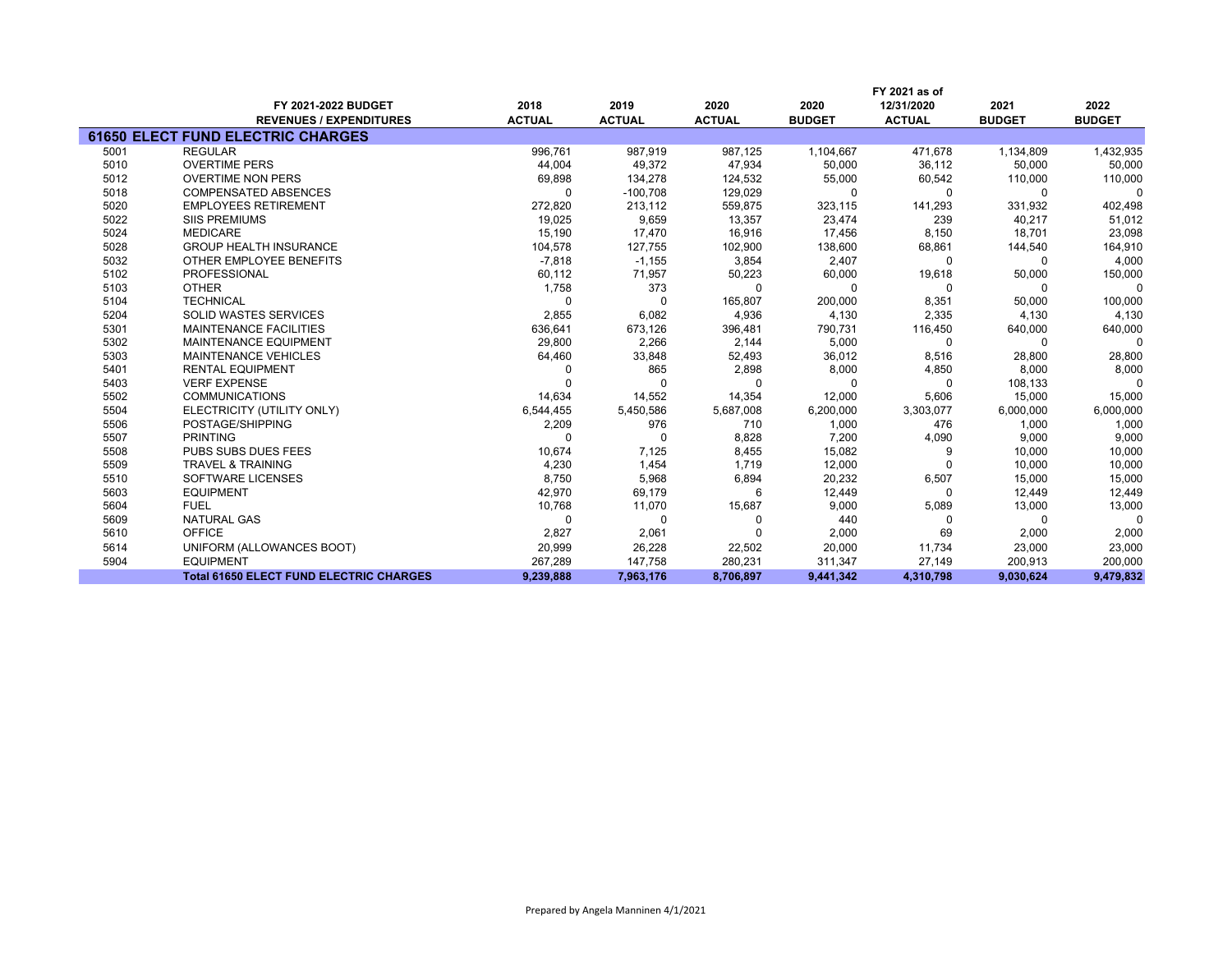|      |                                             |               |               |               |               | FY 2021 as of |               |               |
|------|---------------------------------------------|---------------|---------------|---------------|---------------|---------------|---------------|---------------|
|      | FY 2021-2022 BUDGET                         | 2018          | 2019          | 2020          | 2020          | 12/31/2020    | 2021          | 2022          |
|      | <b>REVENUES / EXPENDITURES</b>              | <b>ACTUAL</b> | <b>ACTUAL</b> | <b>ACTUAL</b> | <b>BUDGET</b> | <b>ACTUAL</b> | <b>BUDGET</b> | <b>BUDGET</b> |
|      | <b>61655 ELECT FUND NON ELECTRIC</b>        |               |               |               |               |               |               |               |
| 5001 | <b>REGULAR</b>                              |               | 106,466       | 309           | <sup>0</sup>  |               | 5,095         | 26,178        |
| 5018 | <b>COMPENSATED ABSENCES</b>                 |               |               | 8,064         |               |               |               |               |
| 5020 | <b>EMPLOYEES RETIREMENT</b>                 |               | 26,279        | 121           |               |               | 1,490         | 7,788         |
| 5022 | <b>SIIS PREMIUMS</b>                        |               | 905           |               |               |               | 181           | 932           |
| 5024 | <b>MEDICARE</b>                             | 1,000         | 1,542         |               |               |               | 75            | 380           |
| 5028 | <b>GROUP HEALTH INSURANCE</b>               |               | 11.448        |               |               |               | 660           | 3,450         |
| 5301 | <b>MAINTENANCE FACILITIES</b>               | 0             | 182,470       | 117,130       | 302,696       | 11,823        | 150,000       | 150,000       |
| 5302 | <b>MAINTENANCE EQUIPMENT</b>                | 735           | 40,587        | 5,346         | 7,073         | 7,555         | 32,000        | 32,000        |
| 5303 | <b>MAINTENANCE VEHICLES</b>                 | 177,012       | 357           |               |               |               |               |               |
| 5502 | <b>COMMUNICATIONS</b>                       |               | 225           |               |               |               |               |               |
|      | <b>Total 61655 ELECT FUND NON ELECTRIC</b>  | 178,747       | 370,278       | 130,979       | 309,769       | 19,378        | 189,501       | 220,727       |
|      | <b>61685 ELECT FUND BILLING COLLECTIONS</b> |               |               |               |               |               |               |               |
| 5018 | <b>COMPENSATED ABSENCES</b>                 | 0             | 106,466       | 64,515        | 0             |               | $\Omega$      |               |
| 5303 | <b>MAINTENANCE VEHICLES</b>                 |               |               | 116           |               |               |               |               |
|      | <b>Total 61685 ELECT FUND BILLING COLL</b>  | $\mathbf{0}$  | 106,466       | 64,630        | $\mathbf{0}$  | $\bf{0}$      | $\mathbf{0}$  |               |
|      | <b>SUBTOTAL OPERATIONAL</b>                 |               |               |               |               |               |               |               |
|      | <b>REVENUES OVER (UNDER) EXPENDITURES</b>   | 6,916,462     | 8,345,195     | 8,292,452     | 7,413,889     | 4,218,585     | 7,424,875     | 6,696,641     |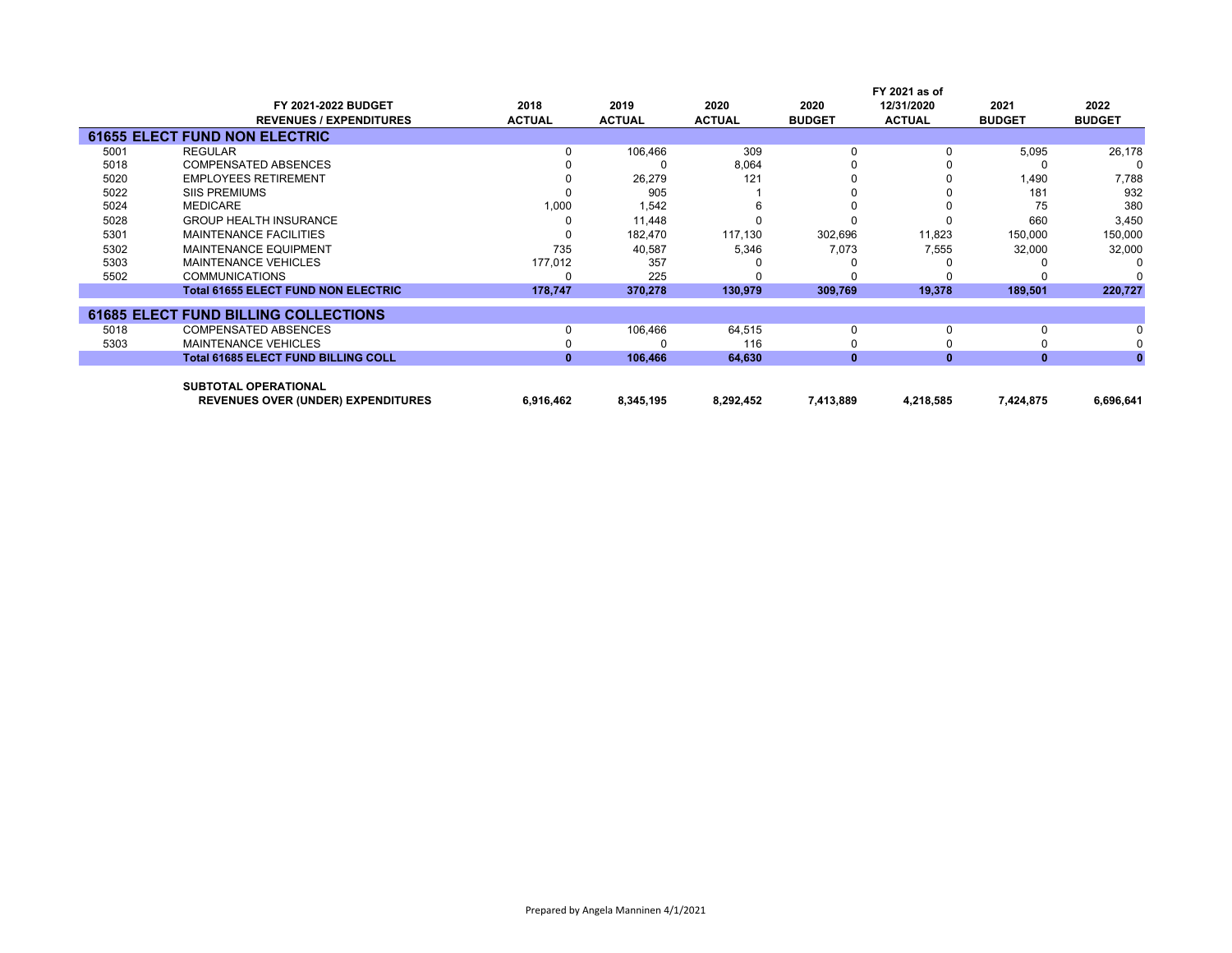|            |                                       |               |               |               |               | FY 2021 as of |               |               |
|------------|---------------------------------------|---------------|---------------|---------------|---------------|---------------|---------------|---------------|
|            | FY 2021-2022 BUDGET                   | 2018          | 2019          | 2020          | 2020          | 12/31/2020    | 2021          | 2022          |
|            | <b>REVENUES / EXPENDITURES</b>        | <b>ACTUAL</b> | <b>ACTUAL</b> | <b>ACTUAL</b> | <b>BUDGET</b> | <b>ACTUAL</b> | <b>BUDGET</b> | <b>BUDGET</b> |
|            | <b>61900 ELECT FUND CAPITAL</b>       |               |               |               |               |               |               |               |
| 5904       | <b>EQUIPMENT</b>                      | $\mathbf 0$   | $\mathbf 0$   | 217,352       | 217,370       | $\mathbf 0$   | 0             |               |
| 5904 E2012 | <b>EQUIPMENT FORKLIFT</b>             | $\Omega$      | $\Omega$      | 0             | 175,282       | 0             | 175,282       |               |
| 5905       | <b>IMPR OTHER THAN BUILDINGS</b>      | $-3,216,423$  | $-4,806,728$  | 0             | $\Omega$      | $\Omega$      |               |               |
| 5905 E1802 | ARIZONA ST RECONST PROJECT            | <sup>0</sup>  | 288,198       | $\Omega$      | $\Omega$      | O             |               |               |
| 5905 E1809 | <b>4KV OVERHEAD LINE INSULATOR</b>    | $\Omega$      | 86,807        | O             | $\Omega$      | $\Omega$      |               |               |
| 5905 E1901 | FEEDER 63 TO SUBSTATION 3 TIE         |               | 147,940       | $\Omega$      | 252,060       | $\Omega$      | 252,060       |               |
| 5905 E1902 | FEEDER 53 REPLACEMENT                 | $\Omega$      | 323,712       | $\Omega$      | 176,288       | O             | 176,288       |               |
| 5905 E1903 | FEEDERS ON AVE G & NEW MEXICO         | $\Omega$      | 669,153       | 166,429       | 205,847       | $\Omega$      | $\Omega$      |               |
| 5905 E1904 | FEEDERS ON AZ. NV TO UTAH             | $\Omega$      | 228,045       | 0             | $\mathbf 0$   | $\Omega$      |               |               |
| 5905 E1905 | FEEDER 64-TEMPLE ROCK REROUTE         | $\Omega$      | 55,869        | $\Omega$      | 94,131        | $\Omega$      | 94,131        |               |
| 5905 E1906 | DISTRIBUTION IMPROVEMNT AT LAN        | $\Omega$      | 8,319         | 0             | 0             | $\Omega$      | $\Omega$      |               |
| 5905 E1907 | SUBSTATION IMPROVEMENTS               | $\Omega$      | 43,586        | 0             | 26,414        | $\Omega$      | 26,414        |               |
| 5905 E1908 | GINGERWOOD SERVICES                   | $\Omega$      | 797,924       | $\Omega$      | $\Omega$      | O             | $\Omega$      |               |
| 5905 E1909 | 4KV OVERHEAD LINE INSULATOR, T        | $\Omega$      | 952,176       | 619,880       | 1,437,824     | 595,187       | 2,017,945     | 1,200,000     |
| 5905 E1910 | <b>DISTRIBUTION MAPPING</b>           | $\Omega$      | $\Omega$      | $\mathbf 0$   | 0             | $\Omega$      | $\Omega$      |               |
| 5905 E1911 | 69KV TRANSMISSION LOOP                | $\Omega$      | 260           | 2,820,267     | 4,098,508     | 1,165,916     | 1,278,241     |               |
| 5905 E2001 | BC TAP TO BUCHANAN OVERHEAD LI        | $\Omega$      | $\Omega$      | 207,558       | 3,850,000     | 0             | 9,592,442     |               |
| 5905 E2009 | Capital Equipment Purchase            |               | $\Omega$      | 311,963       | 750,000       | 334,215       | 438,038       |               |
| 5905 E2010 | <b>Claremont Conversion</b>           |               |               | 124,963       | 500,000       | 24,736        | 375,037       |               |
| 5905 E2011 | Substation 5 Reclosure Replace        |               | $\Omega$      | 84,908        | 90,000        | 0             | 5,092         |               |
| 5905 E2101 | SAN FELIPE - MENDOTA FEEDER           |               |               | $\mathbf 0$   | $\Omega$      | $\Omega$      | 500,000       | 1,400,000     |
| 5905 E2102 | <b>CIRCUIT 45-61-62 TIE</b>           |               |               | $\Omega$      |               | $\Omega$      | 1,100,000     |               |
| 5905 E2103 | CIRCUIT 63-64 TIE                     |               |               |               |               | $\Omega$      | 100,000       | 300,000       |
| 5905 E2104 | UNDERGROUND CABLE REPLACEMENTS        |               |               |               |               | $\Omega$      | $\Omega$      |               |
| 5905 E2105 | POLE REPLACEMENT PROGRAM              |               |               | $\Omega$      | n             | 97,330        | 450,000       | 450,000       |
| 5905 UE143 | 69kV TRANSMISSION LOOP                | 42,274        |               | $\Omega$      | O             | $\Omega$      |               |               |
| 5905 UE151 | <b>CLAREMONT</b>                      | $\cap$        |               | $\Omega$      | O             | $\Omega$      | $\Omega$      |               |
| 5905 UE161 | BC TAP TRANSFORMER/BREAKER            | 1,501,361     | 267,929       | 544,347       | 864,422       | 4,221         | 320,075       |               |
| 5905 UE171 | UNDERGOUND DIST UTAH ST               | 84            | $\Omega$      | 0             | 0             | 0             | $\Omega$      |               |
| 5905 UE172 | FEEDER ALONG ARIZONA ST               | 31,233        | $\Omega$      | $\Omega$      |               | $\Omega$      |               |               |
| 5905 UE173 | ARC FLASH STUDY                       |               | 4,892         | 0             |               | ŋ             |               |               |
| 5905 UE174 | POLE ATTACHMENT STUDY                 | $\mathbf 0$   | $\Omega$      | $\Omega$      |               | O             |               |               |
| 5905 UE175 | IMPR OTHER THAN BUILDINGS             | 302,804       | $\Omega$      | $\Omega$      |               | O             |               |               |
| 5905 UE176 | IMPR OTHER THAN BUILDINGS             | 568           |               | O             | ŋ             | O             |               |               |
| 5905 UE181 | US 93 FEEDER REPLACEMENT-ELECT        | 117,798       | 298,512       | $\Omega$      | $\Omega$      | $\Omega$      |               |               |
| 5905 UE182 | Feeder AZ from Sub 1 to NV Way        | 0             | $\Omega$      | $\Omega$      | 1,156,555     | $\Omega$      | 2,056,555     |               |
| 5905 UE183 | <b>METER REPLACEMENTS</b>             | 789,238       | 100,565       | O             | 110,198       | O             | 110,198       |               |
| 5905 UE184 | GINGERWOOD PH1 PEDESTAL REPLAC        | 431,065       | 537,733       | 0             | $\Omega$      | $\Omega$      | $\Omega$      |               |
| 5905 E2201 | <b>SUBSTATION 3 REBUILD</b>           | $\Omega$      | $\Omega$      | $\Omega$      |               | O             |               |               |
| 5905 E2202 | FEEDER 14-24 TIE REPLACEMENT          | $\Omega$      | n             | 0             |               | ŋ             |               | 400,000       |
|            | <b>Total 61900 ELECT FUND CAPITAL</b> | $\mathbf{0}$  | 4,892         | 5,097,667     | 14,004,899    | 2,221,603     | 19,067,796    | 3,750,000     |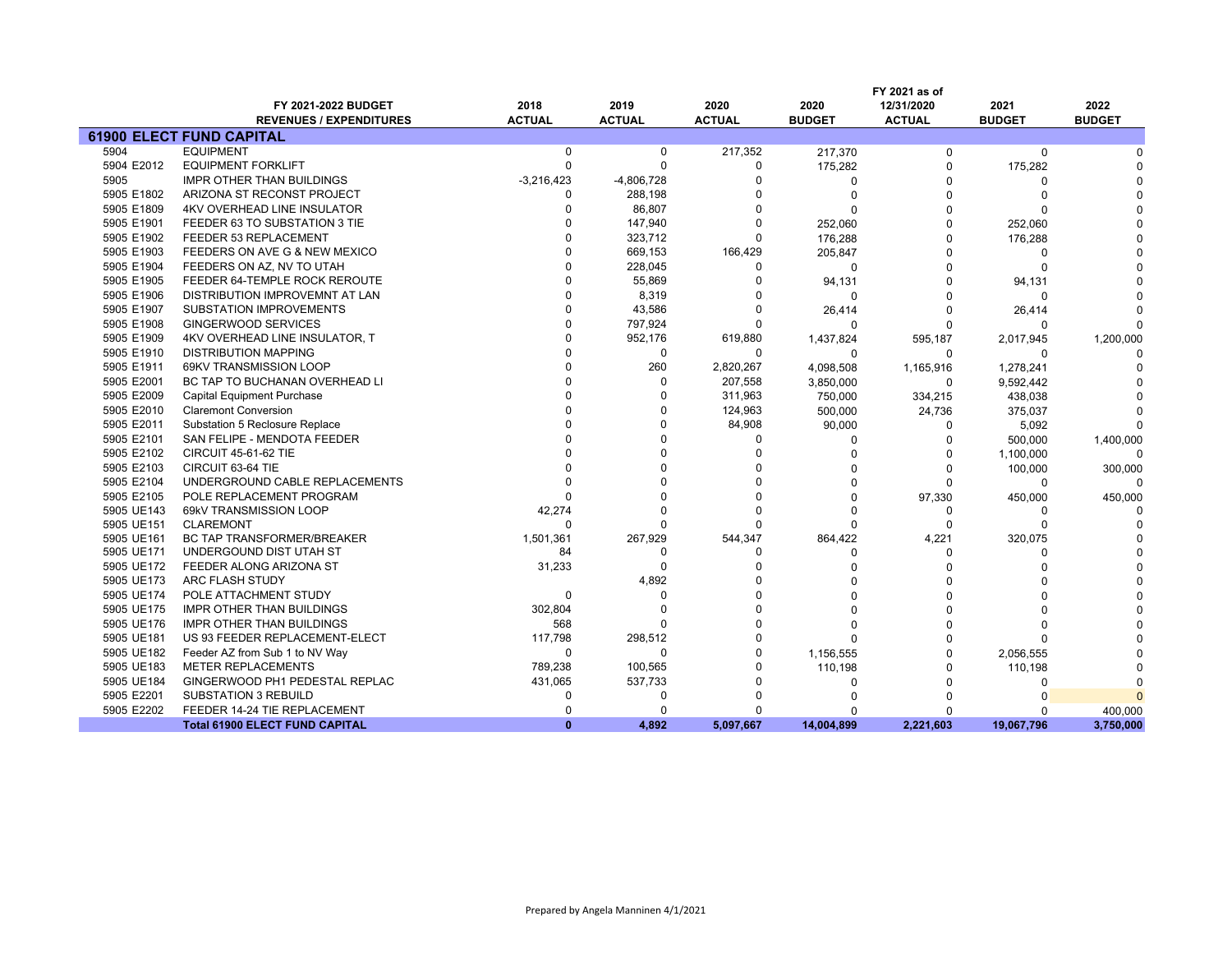|            |                                             |               |               |               |               | FY 2021 as of |               |               |
|------------|---------------------------------------------|---------------|---------------|---------------|---------------|---------------|---------------|---------------|
|            | FY 2021-2022 BUDGET                         | 2018          | 2019          | 2020          | 2020          | 12/31/2020    | 2021          | 2022          |
|            | <b>REVENUES / EXPENDITURES</b>              | <b>ACTUAL</b> | <b>ACTUAL</b> | <b>ACTUAL</b> | <b>BUDGET</b> | <b>ACTUAL</b> | <b>BUDGET</b> | <b>BUDGET</b> |
|            | <b>61650 ELECT FUND DEPRECIATION</b>        |               |               |               |               |               |               |               |
| 5950       | CONTRA CAPITAL OUTLAY                       |               | $\Omega$      | $-5,026,595$  | $\Omega$      |               | $\Omega$      |               |
| 5970       | <b>DEPRECIATION</b>                         | 717,025       | 850,865       | 1,061,046     | 900,000       |               | 900,000       | 1,100,000     |
|            | <b>Total 61650 ELECT FUND DEPRECIATION</b>  | 717,025       | 850,865       | $-3,965,549$  | 900,000       | $\bf{0}$      | 900,000       | 1,100,000     |
|            |                                             |               |               |               |               |               |               |               |
|            | <b>61049 ELECT FUND OTHER FINANCE</b>       |               |               |               |               |               |               |               |
| 4902       | TRANSFERS IN VOTER APPROVED CAPITAL FUNDING |               | 500,000       | 0             | 0             |               | 1,900,000     | 600,000       |
| 4902 E1907 | TRANSFERS IN VOTER APPROVED CAPITAL FUNDING |               |               | 90,000        | 90,000        |               |               |               |
| 4902 E2001 | TRANSFERS IN VOTER APPROVED CAPITAL FUNDING |               |               | 250,000       | 250,000       |               |               |               |
| 4902 E2009 | TRANSFERS IN VOTER APPROVED CAPITAL FUNDING |               |               | 750,000       | 750,000       |               |               |               |
| 4902 E2010 | TRANSFERS IN VOTER APPROVED CAPITAL FUNDING |               |               | 500,000       | 500,000       |               |               |               |
| 4902 E1909 | <b>TRANSFERS IN</b>                         |               |               |               |               | 1,200,000     |               |               |
| 4902 E2101 | TRANSFERS IN VA San Felipe - M              |               |               |               |               | 500,000       |               |               |
| 4902 E2102 | TRANSFERS IN VA Circuit 45-61-              |               |               |               |               | 200,000       |               |               |
| 4910       | USE OF FUND BALANCE                         |               |               |               | 2,329,280     |               | 3,469,122     | n             |
|            | <b>Total 61049 ELECT FUND OTHER FINANCE</b> | $\mathbf{0}$  | 500,000       | 1,590,000     | 3,919,280     | 1,900,000     | 5,369,122     | 600,000       |
|            |                                             |               |               |               |               |               |               |               |
|            | <b>61980 EF RESERVE TXFR</b>                |               |               |               |               |               |               |               |
| 5975       | TRANSFERS OUT TO ADMIN FUND                 | 0             | 1,969,528     | 1,987,246     | 1,987,246     | 847,455       | 1,694,910     | 1,788,558     |
|            | <b>Total 61980 EF RESERVE TXFR</b>          | $\mathbf{0}$  | 1,969,528     | 1,987,246     | 1,987,246     | 847,455       | 1,694,910     | 1,788,558     |
|            | <b>TOTAL</b>                                |               |               |               |               |               |               |               |
|            |                                             |               |               |               |               |               |               |               |
|            | <b>REVENUES OVER (UNDER) EXPENDITURES</b>   | 6,199,437     | 6,019,909     | 6,763,087     | $-5,558,976$  | 3,049,527     | $-8,868,709$  | 658,083       |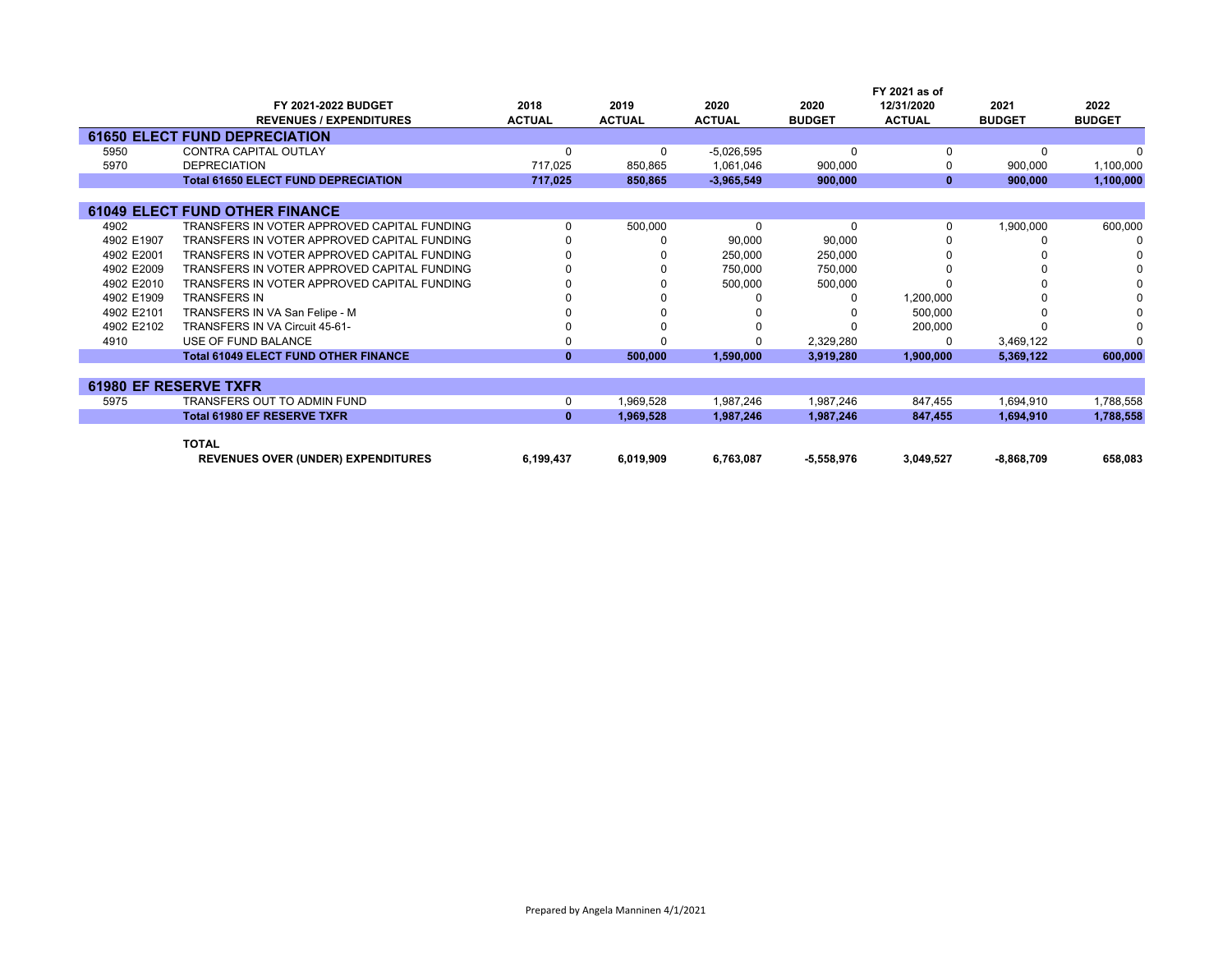|      | FY 2021-2022 BUDGET<br><b>REVENUES / EXPENDITURES</b> | 2018<br><b>ACTUAL</b> | 2019<br><b>ACTUAL</b> | 2020<br><b>ACTUAL</b> | 2020<br><b>BUDGET</b> | FY 2021 as of<br>12/31/2020<br><b>ACTUAL</b> | 2021<br><b>BUDGET</b> | 2022<br><b>BUDGET</b> |
|------|-------------------------------------------------------|-----------------------|-----------------------|-----------------------|-----------------------|----------------------------------------------|-----------------------|-----------------------|
|      | <b>62 WATER FUND</b>                                  |                       |                       |                       |                       |                                              |                       |                       |
|      | <b>62044 WF CHARGE FOR SERVICES</b>                   |                       |                       |                       |                       |                                              |                       |                       |
| 4430 | <b>WATER CHARGES</b>                                  | 9.628.741             | 11.087.664            | 11.522.719            | 9,700,000             | 5.901.194                                    | 9.700.000             | 9,644,200             |
| 4432 | WATER HOOK-UP FEES                                    | 305,599               | 459,252               | 322,728               | 55,620                | 134.100                                      | 255,620               | 255,600               |
| 4437 | <b>METER REPLACEMENT</b>                              |                       |                       | 185                   |                       |                                              |                       |                       |
| 4438 | METER REPLACEMENT LABOR                               |                       |                       | 110                   |                       |                                              |                       |                       |
|      | <b>Total 62044 WF CHARGE FOR SERVICES</b>             | 9,934,340             | 11.546.916            | 11.845.742            | 9,755,620             | 6,035,294                                    | 9,955,620             | 9,899,800             |
|      |                                                       |                       |                       |                       |                       |                                              |                       |                       |
|      | <b>62047 WF MISCELLANEOUS</b>                         |                       |                       |                       |                       |                                              |                       |                       |
| 4700 | MISCELLANEOUS REVENUE                                 |                       | 8,665                 |                       | 0                     |                                              |                       | $\Omega$              |
| 4712 | <b>INTEREST INCOME</b>                                |                       |                       | 169.182               |                       | 45.403                                       |                       | $\Omega$              |
| 4713 | FAIR MARKET VALUE ADJUSTMENT                          |                       |                       | 104,227               |                       | $-12,096$                                    |                       |                       |
| 4780 | SALES OF FIXED ASSETS                                 |                       | 40.850                | 16.150                |                       | 404                                          |                       | $\Omega$              |
|      | <b>Total 62047 WF MISCELLANEOUS</b>                   |                       | 49,515                | 289,559               |                       | 33,711                                       |                       |                       |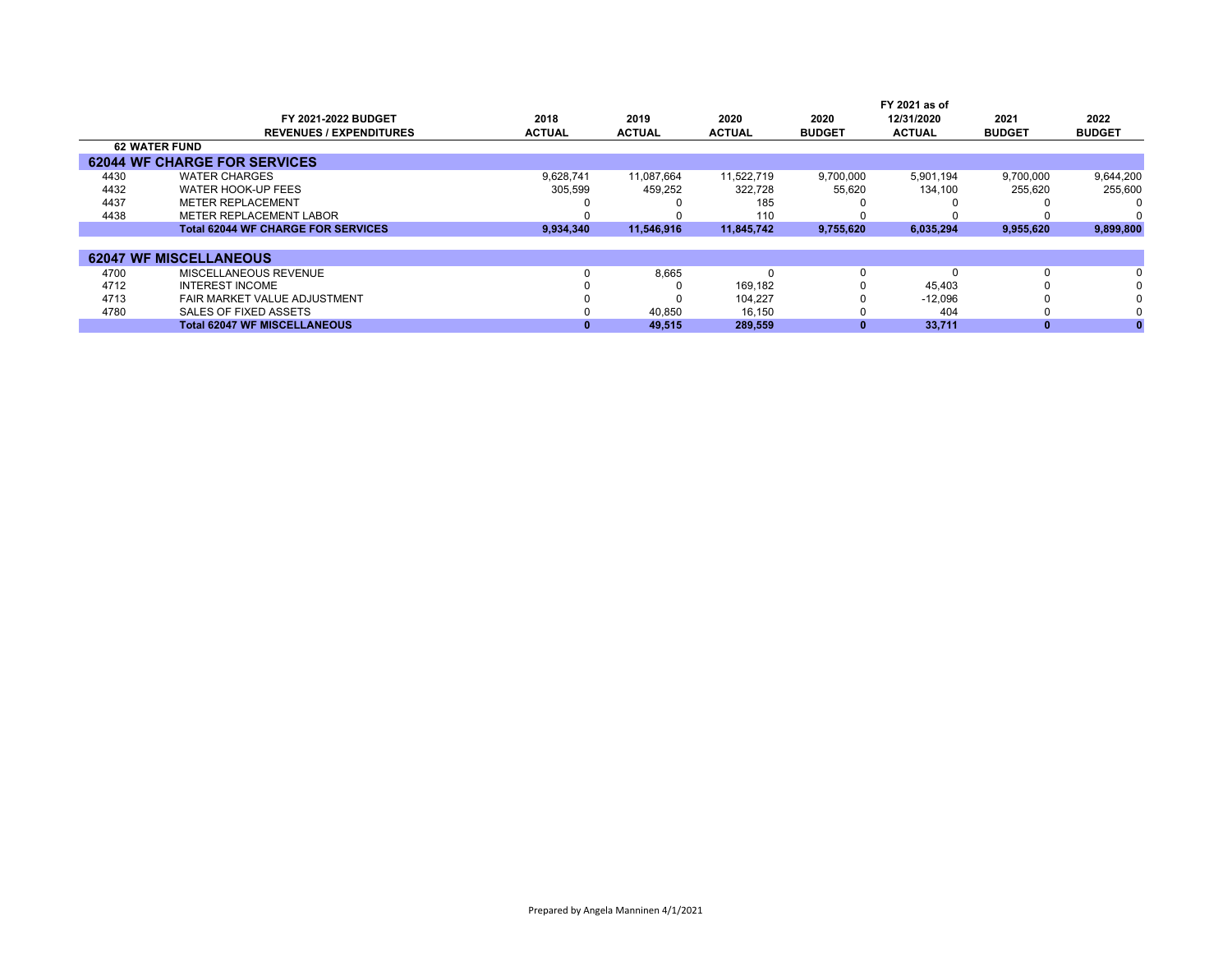|      |                                           |               |               |               |               | FY 2021 as of |               |               |
|------|-------------------------------------------|---------------|---------------|---------------|---------------|---------------|---------------|---------------|
|      | FY 2021-2022 BUDGET                       | 2018          | 2019          | 2020          | 2020          | 12/31/2020    | 2021          | 2022          |
|      | <b>REVENUES / EXPENDITURES</b>            | <b>ACTUAL</b> | <b>ACTUAL</b> | <b>ACTUAL</b> | <b>BUDGET</b> | <b>ACTUAL</b> | <b>BUDGET</b> | <b>BUDGET</b> |
|      | <b>62670 WF WATER CHARGES</b>             |               |               |               |               |               |               |               |
| 5001 | <b>REGULAR</b>                            | 418,832       | 590,123       | 475,998       | 429,032       | 227,336       | 473,197       | 584,113       |
| 5010 | <b>OVERTIME PERS</b>                      | 31,366        | 42,395        | 31,096        | 40,000        | 24,446        | 40,000        | 40,000        |
| 5012 | <b>OVERTIME NON PERS</b>                  | 4,452         | 4,680         | 2,292         | 0             | 3,634         |               |               |
| 5018 | <b>COMPENSATED ABSENCES</b>               | $\Omega$      | $\Omega$      | 106,198       | $\Omega$      | $\Omega$      |               | $\Omega$      |
| 5020 | <b>EMPLOYEES RETIREMENT</b>               | 115,511       | 108,482       | 247,177       | 125,492       | 72,669        | 138,410       | 155,924       |
| 5022 | <b>SIIS PREMIUMS</b>                      | 8,537         | 6,013         | 8,043         | 9,200         | 609           | 16,846        | 20,794        |
| 5024 | <b>MEDICARE</b>                           | 6,086         | 7,463         | 7,322         | 7,000         | 3,630         | 7,441         | 9,050         |
| 5028 | <b>GROUP HEALTH INSURANCE</b>             | 63,306        | 83,542        | 66,465        | 78,120        | 47,430        | 81,840        | 94,530        |
| 5032 | OTHER EMPLOYEE BENEFITS                   | $\Omega$      | $-637$        | 1,670         | $\Omega$      | 0             |               | $\Omega$      |
| 5102 | <b>PROFESSIONAL</b>                       | 2,300         | 1,455         | 11,965        | 2,000         | $\Omega$      | 10,000        | 10,000        |
| 5104 | <b>TECHNICAL</b>                          | $\Omega$      | $\Omega$      | 190,205       | 200,500       | 30,975        | 50,000        | 50,000        |
| 5204 | <b>SOLID WASTES SERVICES</b>              | 2,343         | 2,703         | 2,261         | 1.800         | 784           | 2,000         | 2,000         |
| 5301 | <b>MAINTENANCE FACILITIES</b>             | 106.617       | 146,067       | 26,422        | 199,595       | 7,724         | 144,833       | 160,000       |
| 5302 | <b>MAINTENANCE EQUIPMENT</b>              | 245,472       | 366,333       | 344,819       | 632,701       | 71,381        | 322,856       | 360,000       |
| 5303 | <b>MAINTENANCE VEHICLES</b>               | 10,251        | 14,444        | 22,056        | 25,000        | 12,844        | 20,000        | 20,000        |
| 5305 | MAINTENANCE GROUNDS                       | $\Omega$      | 0             | $\Omega$      | 2,000         | 0             |               | <sup>0</sup>  |
| 5403 | <b>VERF EXPENSE</b>                       | $\Omega$      | $\Omega$      |               | $\Omega$      | $\Omega$      | 26,219        | $\Omega$      |
| 5502 | <b>COMMUNICATIONS</b>                     | 16,550        | 14,879        | 15,579        | 10,000        | 4,353         | 15,000        | 15,000        |
| 5503 | ADVERTISING MARKETING                     | $\Omega$      | $\Omega$      | $\Omega$      | $\Omega$      | $\Omega$      | 500           | 500           |
| 5505 | WATER (UTILITY ONLY)                      | 4,353,425     | 4,185,416     | 4,308,804     | 4,546,420     | 2,269,207     | 4,728,800     | 4,632,100     |
| 5506 | POSTAGE/SHIPPING                          | $\Omega$      | <sup>0</sup>  | 453           | $\Omega$      | 11            | 600           | 600           |
| 5507 | <b>PRINTING</b>                           | 160           | $\Omega$      | 5,535         | 7,200         | 2,776         | 7,200         | 7,200         |
| 5508 | PUBS SUBS DUES FEES                       | 5,135         | 6,534         | 5,691         | 7,200         | 5,203         | 7,200         | 7,200         |
| 5509 | <b>TRAVEL &amp; TRAINING</b>              | 2,746         | 3,134         | 520           | 3,000         | $\Omega$      | 2,700         | 2,700         |
| 5603 | <b>EQUIPMENT</b>                          | 172,839       | 137,295       | 79,749        | 110,998       | 54,043        | 75,000        | 75,000        |
| 5604 | <b>FUEL</b>                               | 6,969         | 6,913         | 7,176         | 16,000        | 2,847         | 9,000         | 9,000         |
| 5605 | <b>GENERAL</b>                            | 482           | 0             | O             | 0             | O             | <sup>0</sup>  | $\Omega$      |
| 5609 | <b>NATURAL GAS</b>                        | $\Omega$      | $\Omega$      |               | 1,100         |               |               | $\Omega$      |
| 5610 | <b>OFFICE SUPPLIES</b>                    | 4,592         | 9,936         | 480           | 29,000        | $\Omega$      | 10,000        | 10,000        |
| 5614 | UNIFORM (ALLOWANCES BOOT)                 | 4,383         | 2,126         | 5,287         | 9,900         | 4,081         | 6,000         | 10,000        |
| 5950 | <b>CONTRA CAPITAL OUTLAY</b>              | $\Omega$      | $\Omega$      | $-926,528$    | $\Omega$      | O             |               | $\Omega$      |
|      | <b>Total 62670 WF WATER CHARGES</b>       | 5,582,353     | 5,739,294     | 5,046,734     | 6,493,259     | 2,845,983     | 6,195,642     | 6,275,711     |
|      |                                           |               |               |               |               |               |               |               |
|      | <b>SUBTOTAL OPERATIONAL</b>               |               |               |               |               |               |               |               |
|      | <b>REVENUES OVER (UNDER) EXPENDITURES</b> | 4,351,986     | 5,857,136     | 7,088,566     | 3,262,361     | 3,223,022     | 3,759,978     | 3,624,089     |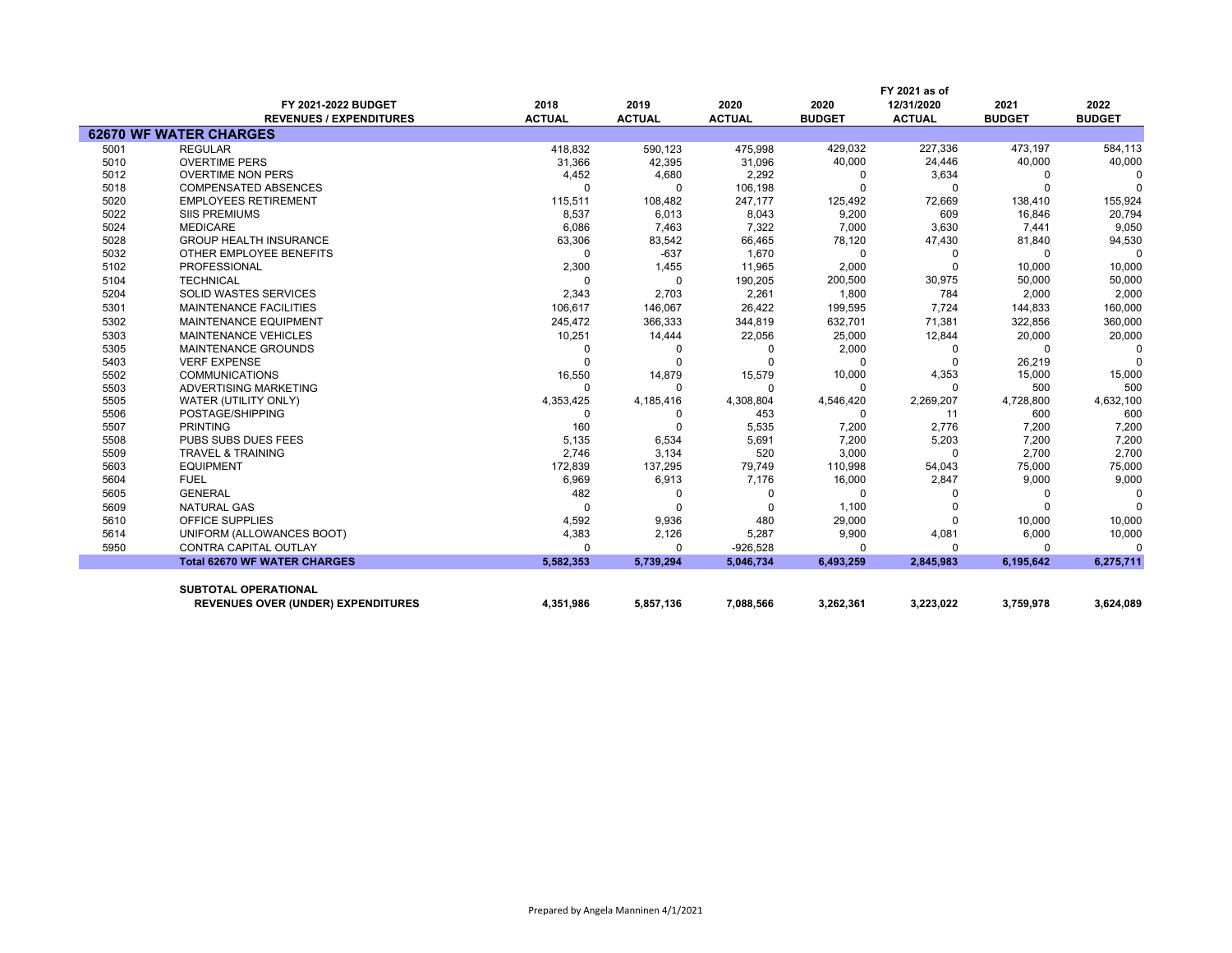|                       |                                         |               |               |               |               | FY 2021 as of |               |               |
|-----------------------|-----------------------------------------|---------------|---------------|---------------|---------------|---------------|---------------|---------------|
|                       | FY 2021-2022 BUDGET                     | 2018          | 2019          | 2020          | 2020          | 12/31/2020    | 2021          | 2022          |
|                       | <b>REVENUES / EXPENDITURES</b>          | <b>ACTUAL</b> | <b>ACTUAL</b> | <b>ACTUAL</b> | <b>BUDGET</b> | <b>ACTUAL</b> | <b>BUDGET</b> | <b>BUDGET</b> |
| <b>62041 WF TAXES</b> |                                         |               |               |               |               |               |               |               |
| 4105                  | <b>INFRASTRUCTURE SALES TAX</b>         | 973.481       | 1.072.968     | 895.405       | 853.944       | 281.806       | 600.000       | 800,000       |
|                       | Total 62041 WF TAXES                    | 973.481       | 1,072,968     | 895.405       | 853.944       | 281.806       | 600.000       | 800.000       |
|                       |                                         |               |               |               |               |               |               |               |
|                       | <b>62048 WATER FUND CAPITAL C</b>       |               |               |               |               |               |               |               |
| 4802                  | CONTRACTOR CAPITAL PAYMNT               | 2,368,666     | 74,251        | 0             | $\mathbf 0$   | 0             | 0             |               |
|                       | <b>Total 62048 WATER FUND CAPITAL C</b> | 2,368,666     | 74,251        | $\mathbf{0}$  | $\mathbf{0}$  | $\mathbf{0}$  | $\mathbf{0}$  | $\mathbf{0}$  |
|                       |                                         |               |               |               |               |               |               |               |
|                       | <b>62900 WF CAPITAL PROJECTS</b>        |               |               |               |               |               |               |               |
| 5104                  | Eldorado Valley Line PRV Design         | $\Omega$      | $\Omega$      | $\Omega$      | $\Omega$      | $\Omega$      | $\Omega$      |               |
| 5904                  | <b>EQUIPMENT</b>                        |               |               | 2,347         | 2,347         |               |               |               |
| 5905                  | <b>IMPR OTHER THAN BUILDINGS</b>        | $-120,960$    | $-3,011,894$  |               |               |               |               |               |
| 5905 W2003            | <b>Cross-Connection Control Program</b> |               |               |               |               |               |               |               |
| 5905                  | SECURITY AND RESERVOIRS                 |               |               |               |               |               |               |               |
| 5905                  | RETAINING WALL WEST TANK                |               |               |               |               |               |               |               |
| 5905 E1703            | BC PARKWAY - WATER - RTC                |               |               | 310,713       | 401,049       | 6,158         | 90,336        |               |
| 5905 E1802            | AZ ST RECON PRJT WATER                  |               | 238,628       |               |               |               |               |               |
| 5905 UW161            | 1401 NEVADA WAY WATER SVC               | 81,638        | $\Omega$      |               |               |               |               |               |
| 5905 UW171            | WATER LINE TO ELDORADO VALLEY           | 2,772         | 1,777,827     | 146,977       | 622,173       | 19,533        | 475,196       |               |
| 5905 W2101            | <b>REBUILD PRESS REDUCE STATION</b>     | 36,550        | 4,680         |               |               |               |               |               |
| 5905 W1901            | JUDI LANE PRESSURE REDUC VALV           |               | 60,024        |               | ŋ             |               |               |               |
| 5905 W1902            | WATER LINE TO ELDORADO VALLEY           |               | 613,777       |               | 386,223       |               |               |               |
| 5905 W1903            | DISINFECTION BY-PRODUCT MITIGA          |               |               |               | $\Omega$      |               |               |               |
| 5905 W1904            | ACP PIPE REPLACEMENT                    |               | 296,203       | 36,700        | 36,700        |               |               |               |
| 5905 W1905            | LARGE METER/VAULT/BCKFLW RPLCD          |               | 20,755        | O             | O             |               |               |               |
| 5905 W2006            | <b>Copper Service Replacement</b>       |               |               | 347,333       | 963,300       | 409,567       | 715,967       | 600,000       |
| 5905 W2008            | Eldorado Valley Line PRV Desig          |               |               |               | 250,000       |               | 250,000       | $\Omega$      |
| 5905 W2009            | ACCESS AND SECURITY IMPROV RES          |               |               |               | 50,000        |               | 50,000        |               |
| 5905 W2101            | Rebuild Pressure Reducing Valv          |               |               |               |               |               | 100,000       |               |
| 5905 W2102            | Install PRV on "A" Line to Nat          |               |               |               |               |               | 250,000       |               |
| 5905 W2103            | <b>Reservoir Improvements</b>           |               |               |               |               |               | 80,000        | 559,600       |
| 5905 W2104            | Replace 8" Butterfly Valves             |               |               |               |               |               | 80,000        | 200,000       |
|                       | <b>Total 62900 WF CAPITAL PROJECTS</b>  |               | $\mathbf{0}$  | 844.070       | 2,711,792     | 435.258       | 2,091,499     | 1,359,600     |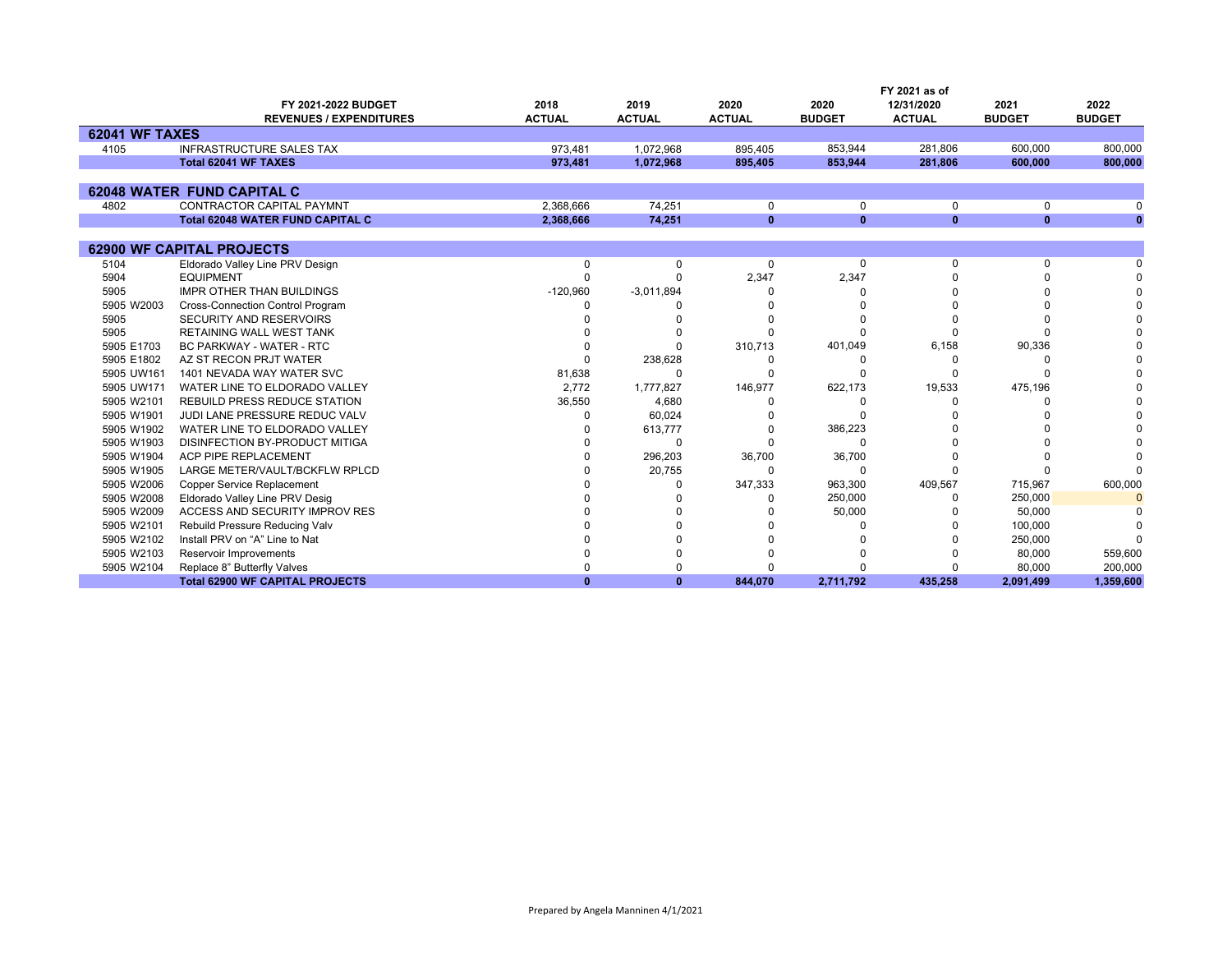|            |                                                  |               |               |               |               | FY 2021 as of |               |               |
|------------|--------------------------------------------------|---------------|---------------|---------------|---------------|---------------|---------------|---------------|
|            | FY 2021-2022 BUDGET                              | 2018          | 2019          | 2020          | 2020          | 12/31/2020    | 2021          | 2022          |
|            | <b>REVENUES / EXPENDITURES</b>                   | <b>ACTUAL</b> | <b>ACTUAL</b> | <b>ACTUAL</b> | <b>BUDGET</b> | <b>ACTUAL</b> | <b>BUDGET</b> | <b>BUDGET</b> |
|            | <b>62950 WF DEBT SERVICE</b>                     |               |               |               |               |               |               |               |
| 5513       | <b>OTHER</b>                                     | 0             | $\Omega$      | $-1.073$      |               |               |               |               |
| 5960       | <b>DEBT PRINCIPAL</b>                            | 1,150,000     | 1,210,000     | 109,779       | 1,270,000     | $\Omega$      | 1,746,000     | 4,108,922     |
| 5961       | <b>DEBT INTEREST OTHER</b>                       | 1,175,506     | 1,116,506     | 555,631       | 1,054,506     | 241,999       | 483,997       | 448,029       |
|            | <b>Total 62950 WF DEBT SERVICE</b>               | 2,325,506     | 2,326,506     | 664,337       | 2,324,506     | 241,999       | 2,229,997     | 4,556,951     |
|            |                                                  |               |               |               |               |               |               |               |
|            | 62670 WF WATER DEPRECIATION / AMORTIZATION       |               |               |               |               |               |               |               |
| 5970       | <b>DEPRECIATION</b>                              | 1,174,779     | 1,221,616     | 1,289,143     | 1,300,000     | 0             | 1,300,000     | 1,300,000     |
| 5971       | <b>AMORTIZATION</b>                              | 1.748.418     | 1.604.492     | 1,629,379     | 1.800.000     | $\Omega$      | 1.800.000     | 1,650,000     |
|            | Total 62670 WF WATER DEPRECIATION / AMORTIZATION | 2,923,197     | 2,826,108     | 2,918,522     | 3,100,000     | $\mathbf{0}$  | 3.100.000     | 2,950,000     |
|            |                                                  |               |               |               |               |               |               |               |
|            | <b>62049 WF TRANSFERS IN</b>                     |               |               |               |               |               |               |               |
| 4902       | TRANSFERS IN VOTER APPROVED CAPITAL FUNDING      | $\Omega$      | 0             | $\Omega$      | $\Omega$      | $\Omega$      | 610,000       | 850,000       |
| 4902 W1904 | TRANSFERS IN VOTER APPROVED CAPITAL FUNDING      |               |               | 500,000       | 500,000       |               |               |               |
| 4902 W1905 | TRANSFERS IN VOTER APPROVED CAPITAL FUNDING      |               | $\Omega$      | 100,000       | 100,000       |               |               |               |
| 4902 W2003 | TRANSFERS IN VOTER APPROVED CAPITAL FUNDING      |               | $\Omega$      | 200,000       | 200,000       |               |               |               |
| 4902 W2006 | TRANSFERS IN VOTER APPROVED CAPITAL FUNDING      |               | <sup>0</sup>  | 400,000       | 400,000       | 100,000       |               |               |
| 4902 W2008 | TRANSFERS IN VOTER APPROVED CAPITAL FUNDING      |               | $\Omega$      | 250,000       | 250.000       |               |               |               |
| 4902 W2009 | TRANSFERS IN VOTER APPROVED CAPITAL FUNDING      |               | $\Omega$      | 50,000        | 50,000        |               |               |               |
| 4902 W2101 | TRANSFERS IN VOTER APPROVED CAPITAL FUNDING      |               | $\Omega$      |               |               | 100,000       |               |               |
| 4902 W2102 | TRANSFERS IN VOTER APPROVED CAPITAL FUNDING      |               |               |               |               | 250,000       |               |               |
| 4902 W2103 | TRANSFERS IN VOTER APPROVED CAPITAL FUNDING      |               | $\Omega$      |               |               | 80,000        |               |               |
| 4902 W2104 | TRANSFERS IN VOTER APPROVED CAPITAL FUNDING      |               | $\Omega$      |               |               | 80,000        |               |               |
| 4910       | USE OF FUND BALANCE                              |               | $\Omega$      |               | 3,535,347     | $\Omega$      | 1,862,077     | 4,533,808     |
|            | <b>Total 62047 WF TRANSFER IN</b>                | $\Omega$      | $\mathbf{0}$  | 1,500,000     | 5,035,347     | 610.000       | 2.472.077     | 5,383,808     |
|            |                                                  |               |               |               |               |               |               |               |
|            | 62980 WF RESERVE TXFR                            |               |               |               |               |               |               |               |
| 5975       | TRANSFERS OUT TO ADMIN FUND                      | 0             | 1.042.719     | 1,045,919     | 1,120,104     | 446.029       | 892,058       | 941,346       |
|            | <b>Total 62980 WF RESERVE TXFR</b>               | $\Omega$      | 1.042.719     | 1,045,919     | 1,120,104     | 446.029       | 892,058       | 941.346       |
|            |                                                  |               |               |               |               |               |               |               |
|            | <b>TOTAL</b>                                     |               |               |               |               |               |               |               |

| יייי                                      |                |         |                        |          |                      |           |  |
|-------------------------------------------|----------------|---------|------------------------|----------|----------------------|-----------|--|
| <b>REVENUES OVER (UNDER) EXPENDITURES</b> | <b>AA5 434</b> | 809.021 | .123<br>$4.04^{\circ}$ | -104.750 | , aa 1<br>1.543<br>. | . 484 400 |  |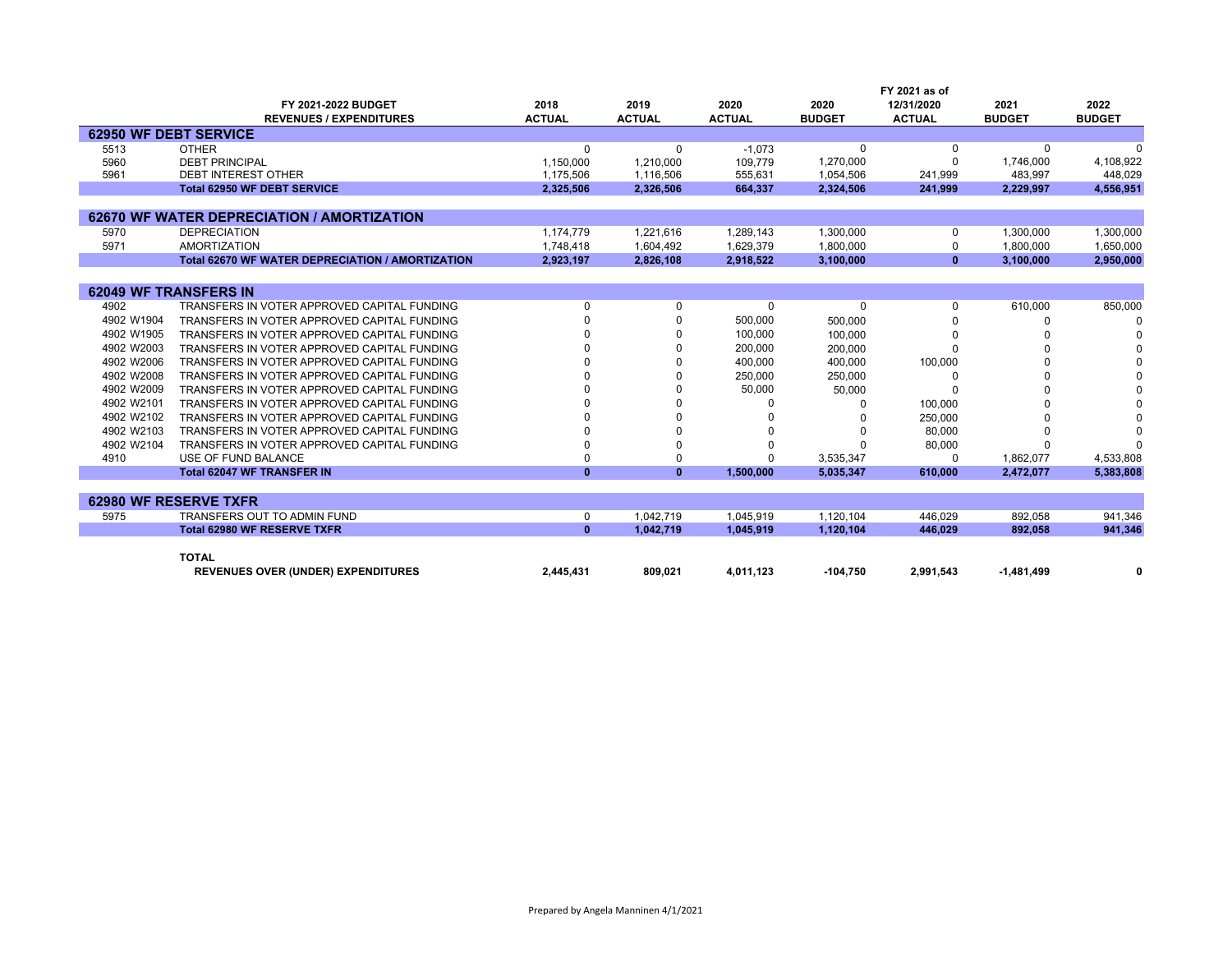|      |                                            |               |               |               | FY 2021 as of |               |               |               |  |
|------|--------------------------------------------|---------------|---------------|---------------|---------------|---------------|---------------|---------------|--|
|      | <b>FY 2021-2022 BUDGET</b>                 | 2018          | 2019          | 2020          | 2020          | 12/31/2020    | 2021          | 2022          |  |
|      | <b>REVENUES / EXPENDITURES</b>             | <b>ACTUAL</b> | <b>ACTUAL</b> | <b>ACTUAL</b> | <b>BUDGET</b> | <b>ACTUAL</b> | <b>BUDGET</b> | <b>BUDGET</b> |  |
|      | <b>63 WASTEWATER FUND</b>                  |               |               |               |               |               |               |               |  |
|      | <b>63044 WWATER FUND CHARGES FOR</b>       |               |               |               |               |               |               |               |  |
| 4434 | <b>SEWER CHARGES</b>                       | 1.927.885     | 2.174.144     | 2.279.774     | 1.816.000     | 947.786       | 1.816.000     | 2,000,000     |  |
| 4436 | SEWER HOOK-UP FEES                         | 96,700        | 116,000       | 87.400        | 6,000         | 44,100        | 40.000        | 40,000        |  |
|      | <b>Total 63044 WWATER FUND CHARGES FOR</b> | 2,024,585     | 2,290,144     | 2,367,174     | 1,822,000     | 991,886       | 1,856,000     | 2,040,000     |  |
|      |                                            |               |               |               |               |               |               |               |  |
|      | <b>63047 WWATER FUND MISCELLANEO</b>       |               |               |               |               |               |               |               |  |
| 4712 | <b>INTEREST INCOME</b>                     |               |               | 47.940        |               | 12.429        |               |               |  |
| 4713 | FAIR MARKET VALUE ADJUSTMENT               |               |               | 28,591        |               | $-3.308$      |               | 0             |  |
|      | <b>Total 63047 WWATER FUND MISCELLANEO</b> |               |               | 76.530        |               | 9.121         |               |               |  |
|      |                                            |               |               |               |               |               |               |               |  |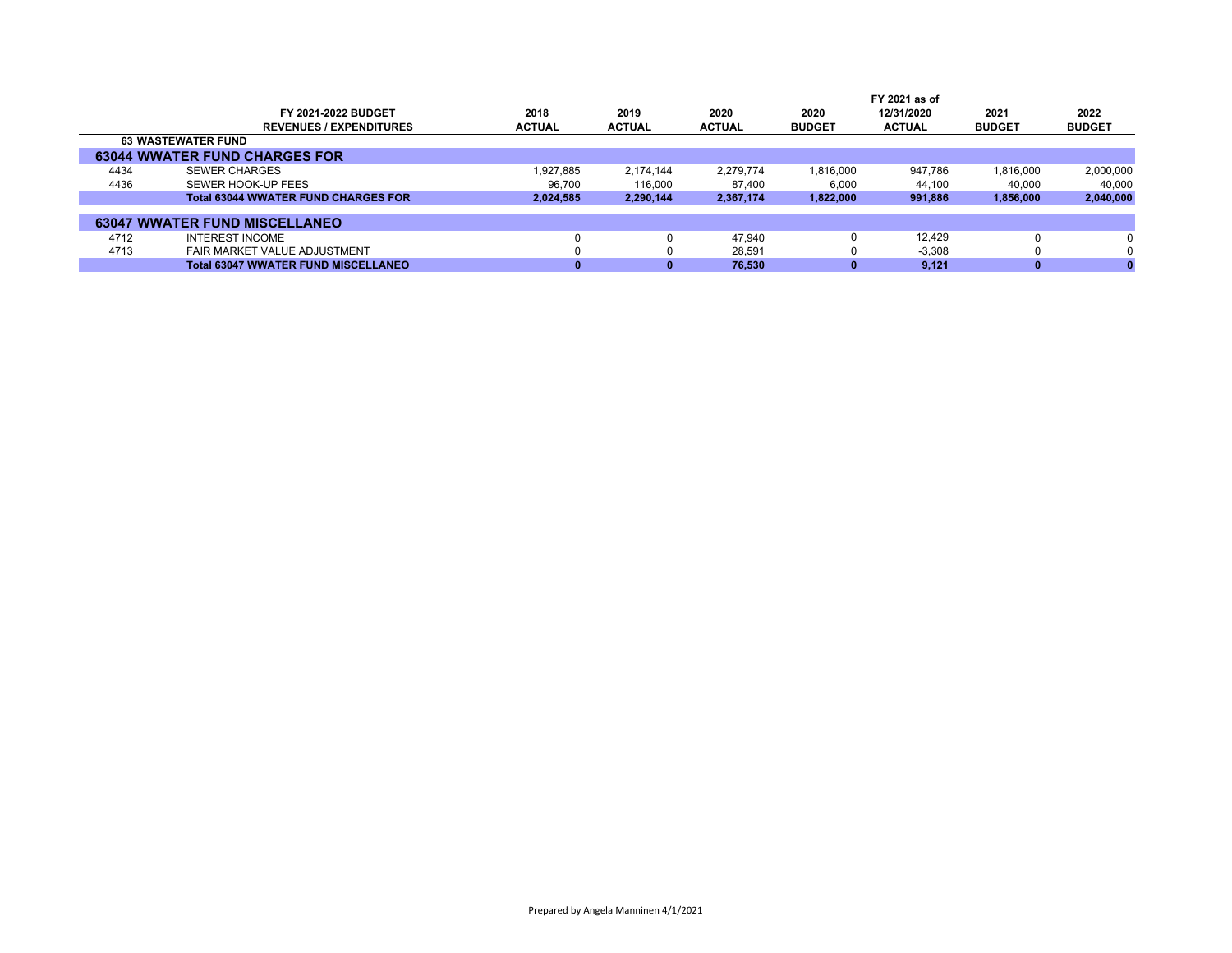|      |                                        |               |               |               | FY 2021 as of |               |               |               |  |
|------|----------------------------------------|---------------|---------------|---------------|---------------|---------------|---------------|---------------|--|
|      | FY 2021-2022 BUDGET                    | 2018          | 2019          | 2020          | 2020          | 12/31/2020    | 2021          | 2022          |  |
|      | <b>REVENUES / EXPENDITURES</b>         | <b>ACTUAL</b> | <b>ACTUAL</b> | <b>ACTUAL</b> | <b>BUDGET</b> | <b>ACTUAL</b> | <b>BUDGET</b> | <b>BUDGET</b> |  |
|      | <b>63675 WWATER FUND CHARGES</b>       |               |               |               |               |               |               |               |  |
| 5001 | <b>REGULAR</b>                         | 220,252       | 148,940       | 213,416       | 212,278       | 100,444       | 208,872       | 245,026       |  |
| 5010 | <b>OVERTIME PERS</b>                   | 16,889        | 18,173        | 10,333        | 15,900        | 10,218        | 15,900        | 15,900        |  |
| 5012 | <b>OVERTIME NON PERS</b>               | 2,397         | 2,450         | 1,234         | 0             | 1,957         | $\Omega$      | $\Omega$      |  |
| 5018 | <b>COMPENSATED ABSENCES</b>            | $\Omega$      | $-6,256$      | 13,687        | $\Omega$      | $\Omega$      |               | $\Omega$      |  |
| 5020 | <b>EMPLOYEES RETIREMENT</b>            | 61,405        | 47,062        | 114,492       | 62,091        | 31,899        | 61,095        | 69,920        |  |
| 5022 | <b>SIIS PREMIUMS</b>                   | 4,436         | 2,724         | 3,650         | 4,920         | 304           | 7,437         | 8,723         |  |
| 5024 | <b>MEDICARE</b>                        | 3,234         | 3,344         | 3,228         | 3,567         | 1,599         | 3,259         | 3,783         |  |
| 5028 | <b>GROUP HEALTH INSURANCE</b>          | 33,576        | 37,958        | 30,135        | 35,280        | 21,420        | 36,960        | 43,470        |  |
| 5032 | OTHER EMPLOYEE BENEFITS                | 0             | $-331$        | 899           | 0             | 0             | $\Omega$      | 1,000         |  |
| 5102 | <b>PROFESSIONAL</b>                    | 1,363         | 5,851         | 11,965        | 3,500         | $\Omega$      | 3,500         | 3,500         |  |
| 5104 | <b>TECHNICAL</b>                       | 10,530        | 7,278         | 195,702       | 217,505       | 13,264        | 25,000        | 25,000        |  |
| 5203 | PEST CONTROL                           | 2,515         | 560           | 200           | 500           | 150           | 500           | 500           |  |
| 5204 | <b>SOLID WASTES SERVICES</b>           | 1,767         | 4,531         | 2,048         | $\Omega$      | 784           | 1,500         | 1,500         |  |
| 5301 | <b>MAINTENANCE FACILITIES</b>          | 59,538        | 21,674        | 8,082         | 35,979        | 1,135         | 25,520        | 25,520        |  |
| 5302 | MAINTENANCE EQUIPMENT                  | 173,913       | 188,205       | 204,851       | 295,645       | 81,402        | 200,000       | 300,000       |  |
| 5303 | MAINTENANCE VEHICLES                   | 8,644         | 18,072        | 7,032         | 20,000        | 5,419         | 16,000        | 16,000        |  |
| 5305 | <b>MAINTENANCE GROUNDS</b>             | 1,500         | 3,750         | 2,505         | 5,000         | 4,085         | 4,000         | 4,000         |  |
| 5403 | <b>VERF EXPENSE</b>                    | $\Omega$      | 0             | 0             | 0             | $\Omega$      | 80,741        | $\Omega$      |  |
| 5502 | <b>COMMUNICATIONS</b>                  | 1,020         | 0             | $\mathbf 0$   | 1,000         |               | 1,000         | 1,000         |  |
| 5506 | POSTAGE/SHIPPING                       | 20            | 55            | 109           | 100           | $\Omega$      | 100           | 100           |  |
| 5508 | PUBS SUBS DUES FEES                    | 8,722         | 7,925         | 317           | 5,455         | 550           | 8,000         | 8,000         |  |
| 5509 | <b>TRAVEL &amp; TRAINING</b>           | 254           | 1,544         | 345           | 1,500         | 76            | 1,350         | 1,350         |  |
| 5601 | <b>CHEMICALS</b>                       | 60,862        | 64,494        | 74,568        | 65,000        | 20,637        | 65,000        | 65,000        |  |
| 5603 | <b>EQUIPMENT</b>                       | 30,442        | 32,812        | 33,929        | 70,793        | 9,077         | 35,000        | 35,000        |  |
| 5604 | <b>FUEL</b>                            | 3,595         | 4,887         | 3,968         | 7,500         | 1,495         | 7,500         | 7,500         |  |
| 5605 | <b>GENERAL</b>                         | 1,353         | O             | O             | $\Omega$      | $\Omega$      |               | $\Omega$      |  |
| 5610 | OFFICE SUPPLIES                        | 780           | 413           | $\Omega$      | 1,800         |               | 1,800         | 1,800         |  |
| 5611 | <b>OTHER SUPPLIES</b>                  | $\Omega$      | O             | O             | $\Omega$      | $\Omega$      |               | $\Omega$      |  |
| 5614 | UNIFORM (ALLOWANCES BOOT)              | $-5,522$      | 7,352         | 4,505         | 12,000        | 3,274         | 8,000         | 8,000         |  |
| 5905 | <b>IMPR OTHER THAN BUILDINGS</b>       | $\Omega$      | $\Omega$      | 24,960        | 24,960        | $\Omega$      |               |               |  |
|      | <b>Total 63675 WWATER FUND CHARGES</b> | 703.486       | 623.464       | 966.159       | 1,102,274     | 309,187       | 818,034       | 891.592       |  |
|      |                                        |               |               |               |               |               |               |               |  |
|      | <b>SUBTOTAL OPERATIONAL</b>            |               |               |               |               |               |               |               |  |
|      | REVENUES OVER (UNDER) EXPENDITURES     | 1,321,099     | 1,666,680     | 1,477,545     | 719,726       | 691,819       | 1,037,966     | 1,148,408     |  |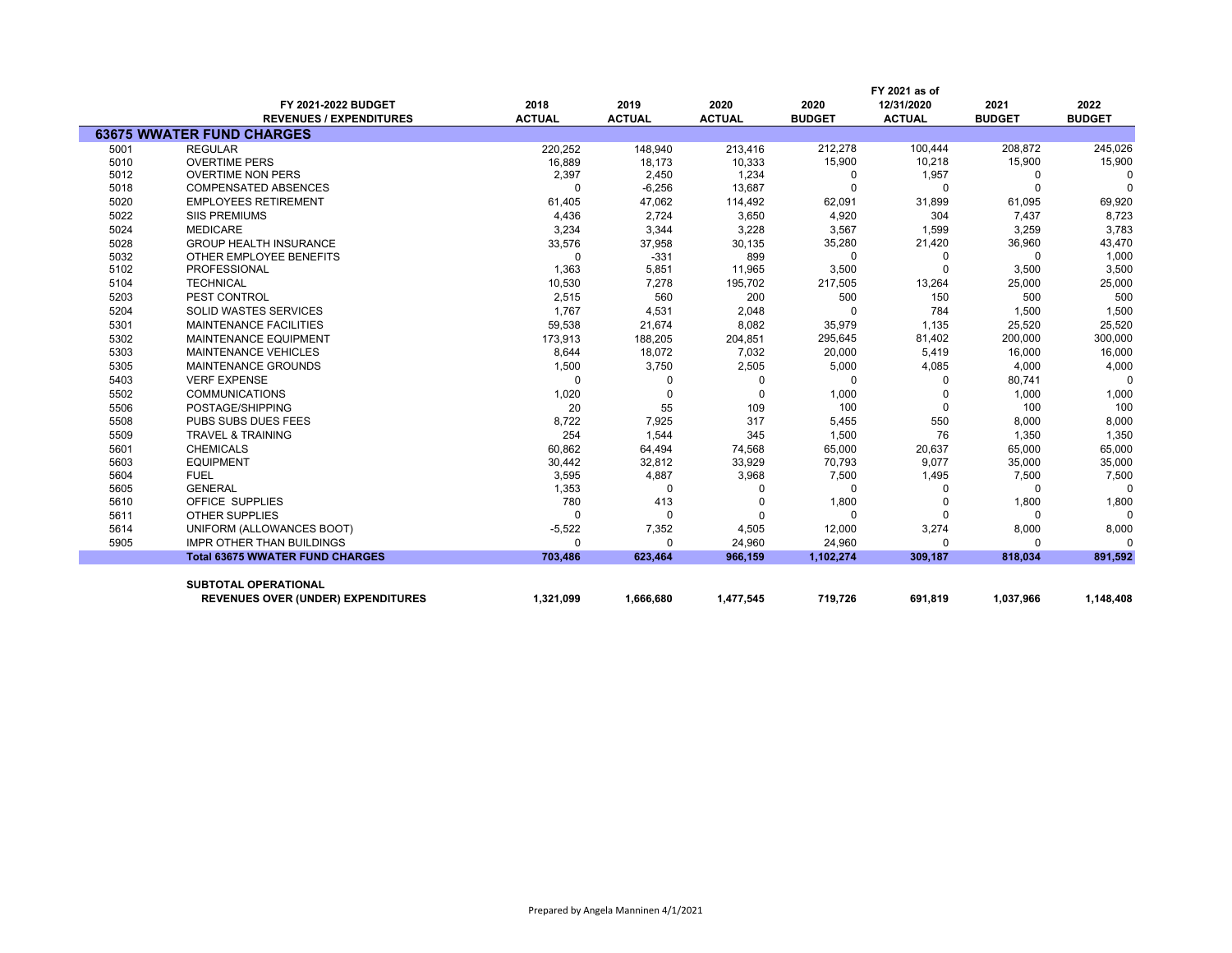|            |                                              |               |               |               |               | FY 2021 as of |               |               |
|------------|----------------------------------------------|---------------|---------------|---------------|---------------|---------------|---------------|---------------|
|            | FY 2021-2022 BUDGET                          | 2018          | 2019          | 2020          | 2020          | 12/31/2020    | 2021          | 2022          |
|            | <b>REVENUES / EXPENDITURES</b>               | <b>ACTUAL</b> | <b>ACTUAL</b> | <b>ACTUAL</b> | <b>BUDGET</b> | <b>ACTUAL</b> | <b>BUDGET</b> | <b>BUDGET</b> |
|            | <b>63048 WWATER FUND CAPITAL CON</b>         |               |               |               |               |               |               |               |
| 4802       | <b>CONTRACTOR CAPITAL PAYMNT</b>             | $\mathbf 0$   | 135.483       | $\mathbf 0$   | $\mathbf{0}$  | $\mathbf 0$   | $\Omega$      | $\Omega$      |
|            | <b>Total 63048 WWATER FUND CAPITAL CON</b>   | $\mathbf{0}$  | 135,483       | $\mathbf{0}$  | $\mathbf{0}$  | $\mathbf{0}$  | $\mathbf{0}$  | $\mathbf{0}$  |
|            |                                              |               |               |               |               |               |               |               |
|            | <b>63900 WWATER FUND CAPITAL</b>             |               |               |               |               |               |               |               |
| 5905       | <b>IMPR OTHER THAN BUILDINGS</b>             | $-27,225$     | $-10,185$     | 0             | $\mathbf 0$   | 0             | 0             |               |
| 5905       | <b>WWTP Headworks Upgrade</b>                | 0             | $\Omega$      | 0             | $\Omega$      | $\Omega$      | $\Omega$      | $\Omega$      |
| 5905 US173 | <b>GREASE INTERCEPTOR CITY SHOPS</b>         | $\Omega$      | $\Omega$      | $\Omega$      | $\Omega$      | $\Omega$      |               | $\Omega$      |
| 5905 US182 | <b>IMPR OTHER THAN BUILDINGS</b>             | 27,225        | $\Omega$      | $\Omega$      | $\Omega$      | $\Omega$      | $\Omega$      | $\Omega$      |
| 5905 E1703 | <b>BC PARKWAY - WASTEWATER - RTC</b>         | $\Omega$      | $\Omega$      | 295,560       | 300,000       | 4,440         | 4,440         |               |
| 5905 S1901 | SANITARY SEWER REHABILITATION                | $\Omega$      | 9,360         | 0             | 100,000       | 0             | 100,000       |               |
| 5905 S1902 | SEWER MAIN ABANDONMENT                       | n             | 825           | 4,485         | 300,000       | $\Omega$      | 295,515       |               |
| 5905 S1903 | 2019 PLC-SCADA UPGRADES                      |               | $\Omega$      | 163,014       | 163,014       | $\Omega$      | $\Omega$      |               |
| 5905 S2004 | <b>WWTP Headworks Upgrade</b>                |               | $\Omega$      | 9,960         | 400,000       | $\Omega$      | 390,041       | $\Omega$      |
| 5905 S2101 | Evaluate Hemenway Valley Sewer               |               | $\Omega$      | $\Omega$      | 0             | $\Omega$      | 100,000       | $\mathbf 0$   |
| 5905 S2102 | Sewage Lift Station Mobile Eme               |               | $\Omega$      |               | <sup>0</sup>  | 3.104         | 120.000       | $\Omega$      |
| 5905 S2103 | Rehabilitate Sanitary Sewer Ma               |               | $\Omega$      |               | O             | $\Omega$      | 120,000       | 750,000       |
| 5905 S2201 | Lift Station No 1 Improvements               |               | $\Omega$      |               | U             | O             | U             | 100,000       |
| 5905 S2202 | <b>Chlorine Contact Chamber</b>              |               | $\Omega$      |               | $\Omega$      |               |               | 100,000       |
| 5905 S2203 | <b>Concrete Line Aeration Basins</b>         | $\Omega$      | $\Omega$      | U             | $\Omega$      | $\Omega$      |               | 200,000       |
|            | <b>Total 63900 WWATER FUND CAPITAL</b>       | $\mathbf{0}$  | $\mathbf{0}$  | 473,018       | 1,263,014     | 7,544         | 1,129,996     | 1,150,000     |
|            |                                              |               |               |               |               |               |               |               |
|            | <b>63675 WWATER FUND DEPRECIATION</b>        |               |               |               |               |               |               |               |
| 5950       | CONTRA CAPITAL OUTLAY                        | 0             | $\Omega$      | -498,899      | $\Omega$      | 0             | $\Omega$      | $\Omega$      |
| 5970       | <b>DEPRECIATION</b>                          | 585,304       | 596,077       | 600,007       | 600,000       | 0             | 600,000       | 601,000       |
|            | <b>Total 63675 WWATER FUND DEPRECIATION</b>  | 585,304       | 596,077       | 101,108       | 600,000       | $\mathbf{0}$  | 600,000       | 601.000       |
|            |                                              |               |               |               |               |               |               |               |
|            | <b>63049 WWATER FUND MISCELLANEOUS</b>       |               |               |               |               |               |               |               |
| 4902       | TRANSFERS IN VOTER APPROVED CAPITAL FUNDING  | $\Omega$      | 0             | 74,185        | 74,185        | 0             | 340,000       | 300,000       |
| 4902 S1901 | TRANSFERS IN VOTER APPROVED CAPITAL FUNDING  | $\Omega$      | $\Omega$      | 400,000       | 100,000       | $\Omega$      | 0             | $\Omega$      |
| 4902 S1902 | TRANSFERS IN VOTER APPROVED CAPITAL FUNDING  |               | $\Omega$      | 0             | 300,000       | $\Omega$      | $\Omega$      |               |
| 4910       | USE OF FUND BALANCE                          |               | $\Omega$      | $\Omega$      | 611,000       | $\Omega$      | $\Omega$      | 616,373       |
| 4902 S2101 | <b>TRANSFERS IN VA Evaluate Hemen</b>        | $\Omega$      | $\Omega$      | $\Omega$      | $\Omega$      | 100,000       |               |               |
| 4902 S2102 | TRANSFERS IN VA Sewage Lift St               |               | $\Omega$      |               | 0             | 120,000       |               | $\Omega$      |
| 4910 S2103 | TRANSFERS IN VA Rehabilitate S               | $\Omega$      | $\Omega$      | 0             | <sup>0</sup>  | 120,000       | U             | $\Omega$      |
|            | <b>Total 63047 WWATER FUND MISCELLANEOUS</b> | $\mathbf{0}$  | $\mathbf{0}$  | 474,185       | 1,085,185     | 340,000       | 340,000       | 916,373       |
|            |                                              |               |               |               |               |               |               |               |
|            | <b>63980 WWATER FUND RESERVE TXF</b>         |               |               |               |               |               |               |               |
| 5975       | TRANSFERS OUT TO ADMIN FUND                  | $\mathbf 0$   | 100,000       | 348,639       | 348,639       | 148,676       | 297,352       | 313,781       |
|            | <b>Total 63980 WWATER FUND RESERVE TXF</b>   | $\mathbf{0}$  | 100,000       | 348,639       | 348,639       | 148,676       | 297,352       | 313,781       |
|            |                                              |               |               |               |               |               |               |               |
|            | <b>TOTAL</b>                                 |               |               |               |               |               |               |               |
|            | <b>REVENUES OVER (UNDER) EXPENDITURES</b>    | 735.796       | 1.106.085     | 1,028,965     | -406.742      | 875.599       | $-649.382$    | 0             |
|            |                                              |               |               |               |               |               |               |               |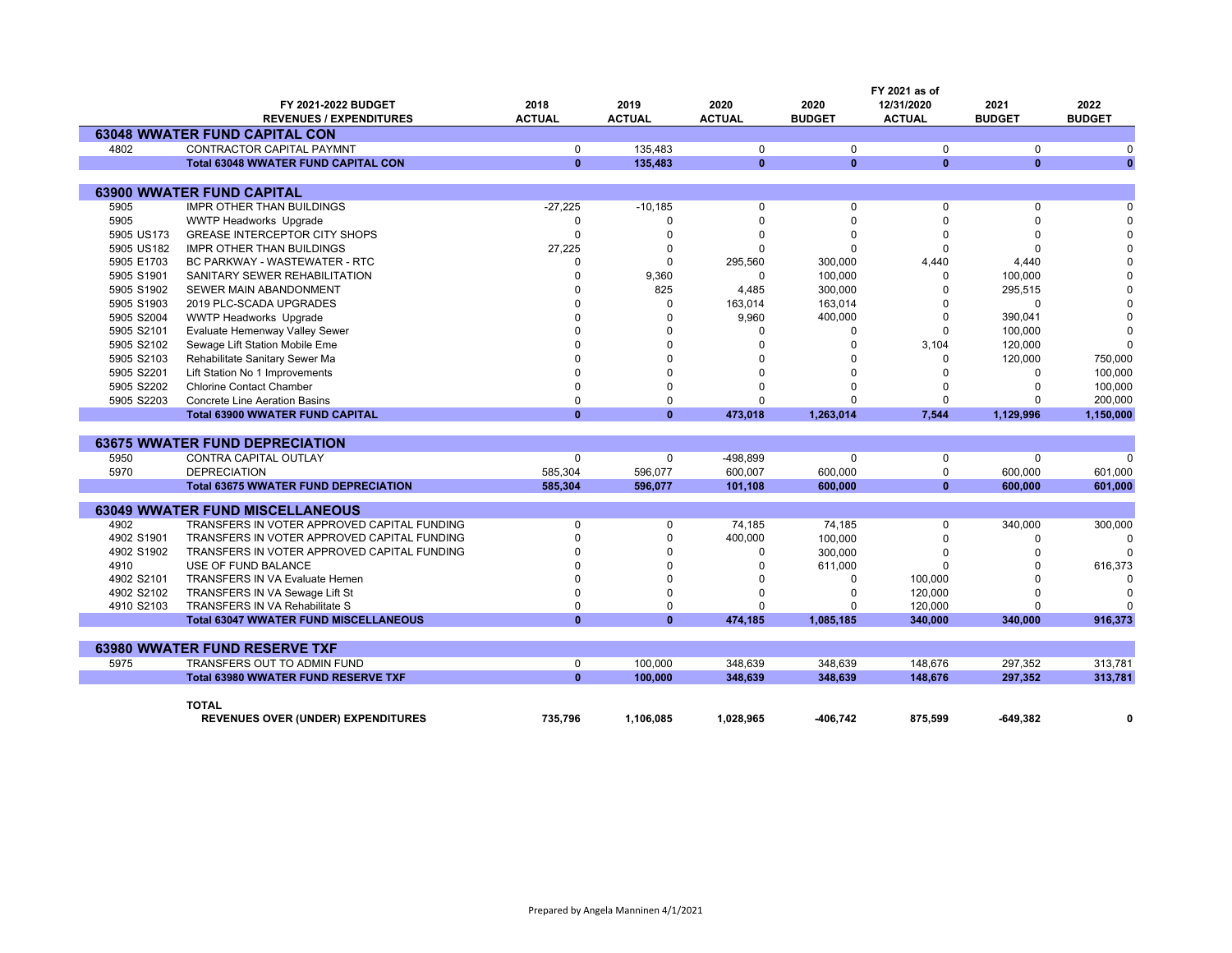|              | FY 2021-2022 BUDGET<br><b>REVENUES / EXPENDITURES</b> | 2018<br><b>ACTUAL</b> | 2019<br><b>ACTUAL</b> | 2020<br><b>ACTUAL</b> | 2020<br><b>BUDGET</b> | FY 2021 as of<br>12/31/2020<br><b>ACTUAL</b> | 2021<br><b>BUDGET</b> | 2022<br><b>BUDGET</b> |
|--------------|-------------------------------------------------------|-----------------------|-----------------------|-----------------------|-----------------------|----------------------------------------------|-----------------------|-----------------------|
|              | <b>64 LANDFILL FUND</b>                               |                       |                       |                       |                       |                                              |                       |                       |
|              | <b>64044 LANDFILL FUND CHARGE FOR SERVICES</b>        |                       |                       |                       |                       |                                              |                       |                       |
| 4440         | <b>REFUSE CHARGES</b>                                 | 990,664               | 1,058,066             | 1,134,308             | 1,050,000             | 455.320                                      | 1.082.401             | 1,086,900             |
| 4441         | <b>LANDFILL RECEIPTS</b>                              | 190.928               | 189.887               | 193,115               | 190,000               | 101,448                                      | 190,000               | 264,000               |
|              | <b>Total 64044 LANDFILL FUND CHARGE FO</b>            | 1,181,592             | 1,247,953             | 1,327,424             | 1,240,000             | 556,768                                      | 1,272,401             | 1,350,900             |
|              |                                                       |                       |                       |                       |                       |                                              |                       |                       |
|              | <b>64047 LANDFILL FUND MISCELLAN</b>                  |                       |                       |                       |                       |                                              |                       |                       |
| 4712         | <b>INTEREST INCOME</b>                                | $\Omega$              | $\Omega$              | 38,853                | 0                     | 13,574                                       | 0                     | $\Omega$              |
| 4713         | FAIR MARKET VALUE ADJUSTMENT                          | $\Omega$              | $\Omega$              | 16,763                | 0                     | $-3,566$                                     | $\Omega$              | $\Omega$              |
| 4760         | CASH - OVER/SHORT                                     | $\Omega$              | 0                     | -6                    | 0                     | $\Omega$                                     | 0                     | 0                     |
|              | <b>Total 64047 LANDFILL FUND MISCELLAN</b>            | $\bf{0}$              | $\mathbf{0}$          | 55,610                | $\mathbf{0}$          | 10,009                                       | $\mathbf{0}$          | $\mathbf{0}$          |
|              | <b>64640 LANDFILL FUND ADMINISTRATION</b>             |                       |                       |                       |                       |                                              |                       |                       |
| 5001         | <b>REGULAR</b>                                        | $\Omega$              | 3.726                 | $\mathbf 0$           | $\mathbf 0$           | $\mathbf 0$                                  | $\Omega$              | $\Omega$              |
| 5002         | <b>TEMPORARY</b>                                      |                       | 1,082                 |                       |                       |                                              |                       |                       |
| 5020         | <b>EMPLOYEES RETIREMENT</b>                           |                       | 1,346                 |                       |                       |                                              |                       |                       |
| 5022         | <b>SIIS PREMIUMS</b>                                  |                       | 138                   |                       |                       |                                              |                       |                       |
| 5024         | <b>MEDICARE</b>                                       | n                     | 70                    | $\Omega$              |                       |                                              |                       | $\Omega$              |
| 5028         | <b>GROUP HEALTH INSURANCE</b>                         | $\Omega$              | 1.000                 | $\Omega$              | 0                     | $\Omega$                                     | $\Omega$              | 0                     |
|              | <b>Total 64640 LANDFILL FUND ADMINISTRATION</b>       | $\mathbf{0}$          | 7.362                 | $\mathbf{0}$          | $\mathbf{0}$          | $\mathbf{0}$                                 | $\mathbf{0}$          | $\mathbf{0}$          |
|              |                                                       |                       |                       |                       |                       |                                              |                       |                       |
|              | <b>64680 LANDFILL FUND SANITATION</b>                 |                       |                       |                       |                       |                                              |                       |                       |
| 5032         | OTHER EMPLOYEE BENEFITS                               | 0                     | $-127$                | $-8,552$              | $\Omega$              | $\mathbf 0$                                  | $\mathbf 0$           | $\Omega$              |
| 5102         | PROFESSIONAL                                          | $\Omega$              | $\Omega$              | $\Omega$              | 50,000                |                                              |                       | $\Omega$              |
| 5103         | OTHER PROFESSIONAL SERVICES                           | $-1,512,193$          | 101,931               | 28,490                | $\Omega$              |                                              |                       | $\Omega$              |
| 5104         | <b>TECHNICAL</b>                                      | 83,026                | 13,579                | $\Omega$              | 10,000                |                                              | 25,000                | 40,000                |
| 5204         | <b>SOLID WASTES SERVICES</b>                          | 968.793               | 1,030,381             | 1,049,349             | 1,200,000             | 444,215                                      | 1,100,000             | 1,133,000             |
| 5403<br>5508 | <b>VERF EXPENSE</b><br>PUBS SUBS DUES FEES            | $\Omega$<br>2,370     | $\Omega$<br>2,188     | $\Omega$<br>2,652     |                       | $\Omega$<br>746                              | <sup>0</sup>          | $\Omega$<br>0         |
| 5509         | <b>TRAVEL &amp; TRAINING</b>                          | $\Omega$              | 765                   | $\Omega$              |                       | $\Omega$                                     |                       | $\Omega$              |
|              | <b>Total 64680 LANDFILL FUND SANITATION</b>           | $-458.004$            | 1,148,716             | 1,071,940             | 1,260,000             | 444,961                                      | 1,125,000             | 1,173,000             |
|              |                                                       |                       |                       |                       |                       |                                              |                       |                       |
|              | <b>SUBTOTAL OPERATIONAL</b>                           |                       |                       |                       |                       |                                              |                       |                       |
|              | <b>REVENUES OVER (UNDER) EXPENDITURES</b>             | 1.639.596             | 106.599               | 311,094               | $-20,000$             | 121,815                                      | 147,401               | 177,900               |